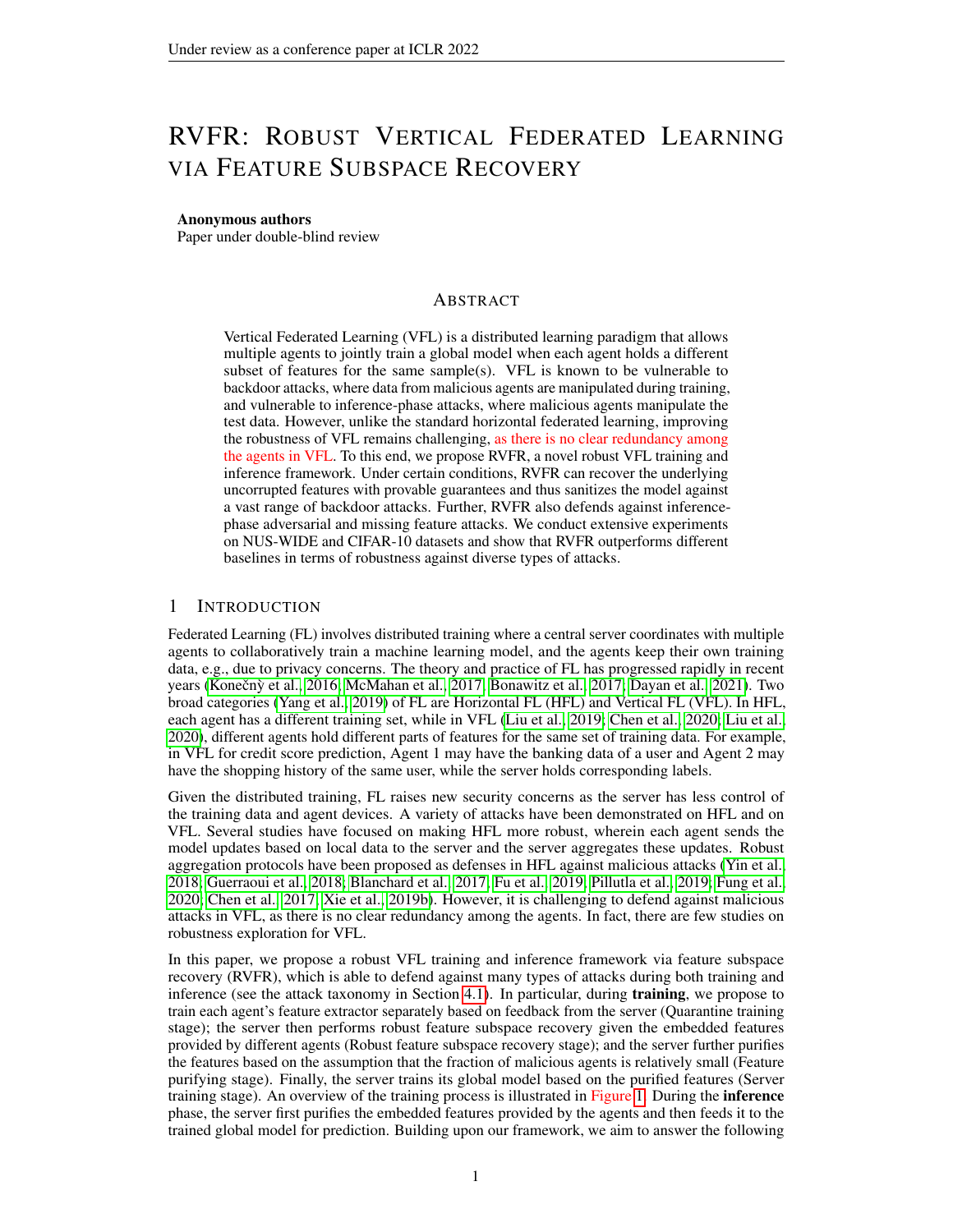questions: *Is it possible to train a clean model with theoretical guarantees in the presence of poisoned features? Can we make predictions based on incomplete (corrupted) features? If yes, how many malicious agents/instances and missing features can we tolerate?*



Figure 1: Overview of RVFR framework.

Under the RVFR framework, in the **robust feature subspace recovery stage**, we propose a variant of the Robust AutoEncoder [\(Zhou & Paffenroth, 2017\)](#page-10-8) to recover the feature subspace. While the existing Robust AutoEncoder has no theoretical justification, we provide theoretical support for it by proving that when the underlying feature subspace is linear, it can exactly recover the linear feature subspace in the presence of corruption/poisoning. In the feature purifying stage (during both training and inference), we propose a novel AutoEncoder-based robust decomposition method that decomposes the potentially corrupted feature vectors into two parts: one lies on the learnt feature subspace (can be non-linear); and the other contains a block-sparse structure. We theoretically show that under certain conditions, the proposed method can recover the underlying feature vector *exactly* despite corruption from malicious agents.

Technical Contributions: We take a first step towards providing robust VFL against diverse adversarial attacks during both training and inference. Our main contributions include the following:

- We propose a novel robust training procedure to defend against backdoor attacks in VFL, and prove that under certain conditions it can exactly recover the underlying uncorrupted features. To the best of our knowledge, this is the first defense for VFL against training attacks with theoretical guarantees.
- We provide the first theoretical justification for the Robust AutoEncoder, which may be of independent interest.
- We propose a robust VFL inference procedure to defend against a variety of targeted or untargeted attacks (e.g., adversarial and missing feature attacks). To our knowledge, this is the first defense for VFL against inference-phase attacks with theoretical guarantees.
- We conduct extensive experiments on NUS-WIDE and CIFAR-10 datasets, and show that RVFR is significantly more robust than baselines against diverse types of attacks.

# 2 RELATED WORK

In this section, we briefly review prior work on backdoor attacks and defenses in different types of federated learning frameworks.

Backdoor attack and defense in Horizontal Federated Learning. Many recent works, e.g., [Bhagoji et al.](#page-9-8) [\(2019\)](#page-9-8); [Bagdasaryan et al.](#page-9-9) [\(2020\)](#page-9-9); [Wang et al.](#page-10-9) [\(2020\)](#page-10-9); [Xie et al.](#page-10-10) [\(2019a\)](#page-10-10), have demonstrated the vulnerability of HFL to backdoor attacks. For instance, [Bhagoji et al.;](#page-9-8) [Bagdasaryan](#page-9-9) [et al.](#page-9-9) show that training poisoned local models and submit malicious model updates to the server can mislead the global model effectively. While [Xie et al.](#page-10-10) exploits the distributed nature of HFL and propose a distributed backdoor attack.

To defend against backdoor attacks in HFL, several robust federated protocols are proposed to mitigate the attacks during training empirically. For example, [Sun et al.](#page-10-11) shows that clipping the norm of model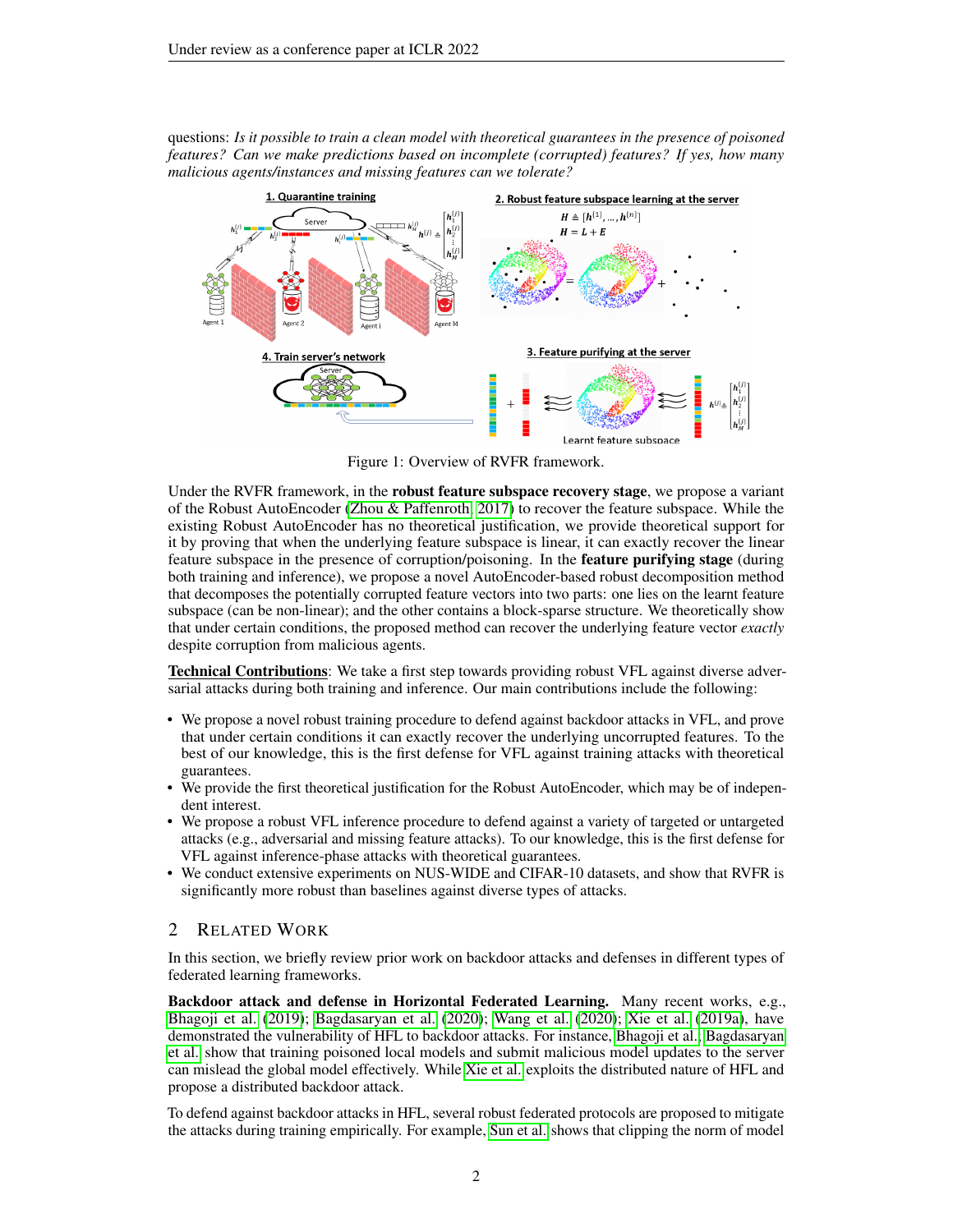updates and adding Gaussian noise can mitigate backdoor attacks. [Andreina et al.](#page-9-10) incorporates an additional validation phase to each round of FL to detect backdoor. To provide certain robustness guarantees, some robust aggregation methods are proposed [\(Yin et al., 2018;](#page-10-5) [Guerraoui et al., 2018;](#page-9-3) [Blanchard et al., 2017;](#page-9-4) [Fu et al., 2019;](#page-9-5) [Pillutla et al., 2019;](#page-10-6) [Fung et al., 2020;](#page-9-6) [Chen et al., 2017;](#page-9-7) [Xie](#page-10-7) [et al., 2019b\)](#page-10-7); while such robustness guarantees are not for backdoor attacks directly. Recently, [Cao](#page-9-11) [et al.](#page-9-11) proposes Ensemble FL to defend against backdoor attacks with certifiable robustness. However, the proposed majority voting strategy requires training hundreds of FL models. A recent work exploits model clipping and smoothing in HFL, aiming to provide certified robustness to backdoor attacks [\(Xie et al., 2021\)](#page-10-12). However, none of these works can provide robustness guarantees on the learned feature subspace of the server model, which is the focus of our work.

Backdoor attack and defense in Vertical Federated Learning. Backdoor attack against VFL is challenging since in the typical setting [\(Chen et al., 2020\)](#page-9-2) the agent does not have the label information. Recent studies assume that the malicious agent knows at least one training instance belonging to the target class [\(Liu et al., 2020\)](#page-10-4). Under this assumption, they propose the gradient-replacement method to perform backdoor attack. Some defense strategies are proposed against such attacks in VFL, e.g., sparsify the intermediate gradient before sending to the server [\(Liu et al., 2020\)](#page-10-4). However, there is no work providing any robustness certification against backdoor attacks in VFL to our best knowledge.

#### 3 PRELIMINARIES

Vertical Federated Learning. We first describe the basic setup of a typical VFL framework [\(Chen](#page-9-2) [et al., 2020;](#page-9-2) [Liu et al., 2020\)](#page-10-4). There are M agents and a server collaboratively training a machine learning model based on a set of *n* training data  $\mathcal{D} \triangleq \{x_1^{\{j\}},...,x_M^{\{j\}},y^{\{j\}}\}_{j=1}^n$ . The server (e.g., a third party) holds the label  $y^{\{j\}}$ , while agent i holds partial feature  $x_i^{\{j\}}$  of instance  $x^{\{j\}} \triangleq$  $[x_1^{\{j\}},...,x_M^{\{j\}}]$ . Due to privacy concerns, the raw agent data  $x_i^{\{j\}}$  are not shared with other agents and the server. Instead, each agent i learns a local embedding  $g_i$  parameterized by  $\theta_i$  that maps the original feature vector  $x_i^{\{j\}}$  to feature vector  $h_i^{\{j\}} \triangleq g_i(x_i^{\{j\}};\theta_i)$ . The dimension of  $h_i^{\{j\}}$  is usually smaller than  $x_i^{j}$ . The server only has access to the embedded features from the agents. The learning objective of VFL is to minimize the following loss:

$$
L(\mathcal{D}; \theta_0, \theta_1, ..., \theta_M) = \frac{1}{n} \sum_{j=1}^n \ell(\hat{y}^{\{j\}}, y^{\{j\}}) + \sum_{i=1}^M \gamma(\theta_i),
$$
 (1)

where  $\hat{y}^{\{j\}} = f_{\theta_0}(\mathbf{h}_1^{\{j\}}, ..., \mathbf{h}_M^{\{j\}}) \triangleq f_{\theta_0}(g_1(\mathbf{x}_1^{\{j\}};\theta_1), ..., g_M(\mathbf{x}_M^{\{j\}};\theta_M))$ , and  $f_{\theta_0}$  is the global model of server.  $\ell$  is the loss function and  $\gamma$  is the regularizer that confines the model complexity.

Robust Subspace Recovery. Robust subspace recovery aims to recover the underlying subspace of data despite that some data points are arbitrarily corrupted (a.k.a. outliers). Mathematically, one observes a data matrix  $H$ , where each column corresponds to a data point. We can decompose  $H$ as  $L + E$ , where L is the underlying uncorrupted data matrix, and the matrix E models the outlier corruptions. Since the fraction of the outliers is usually small, most columns of  $E$  are zero, *i.e.*,  $E$  is column-sparse.

Assume the underlying uncorrupted data points lie on a low-dimensional linear subspace, one of the notable Robust PCA works [\(Xu et al., 2012\)](#page-10-13) showed that it is possible to recover the column-space of L exactly by solving the following convex optimization:

<span id="page-2-0"></span>
$$
\min_{\mathbf{L}, \mathbf{E}} \|\mathbf{L}\|_{*} + \lambda \|\mathbf{E}^{T}\|_{2,1} \quad s.t. \ \mathbf{H} = \mathbf{L} + \mathbf{E}.\tag{2}
$$

Later we will see that in our proposed RVFR framework,  $H = [h^{\{1\}},...,h^{\{n\}}]$ , where the j-th column of  $H$  corresponds to the embedded features for the j-th instance. In the backdoor attack, a few columns of  $H$  are poisoned. In general the low-dimensional manifold that the embedded features L lies on is not linear, and we use a Robust AutoEncoder instead of Robust PCA to capture this non-linearity. We will show that Robust PCA can be viewed as a linearized version of the proposed Robust AutoEncoder, and we will provide theoretical justification for it.

Formally, the Robust PCA result from [Xu et al.](#page-10-13) [\(2012\)](#page-10-13) is as follows:

<span id="page-2-1"></span>**Theorem 1.** (Exact subspace recovery [\(Xu et al., 2012\)](#page-10-13)) Suppose we observe  $H = L^* + E^*$ , where  $L^*$  has rank r and incoherence parameter  $\mu$  (see Definition [1](#page-11-0) in Appendix [A.2\)](#page-11-1). Suppose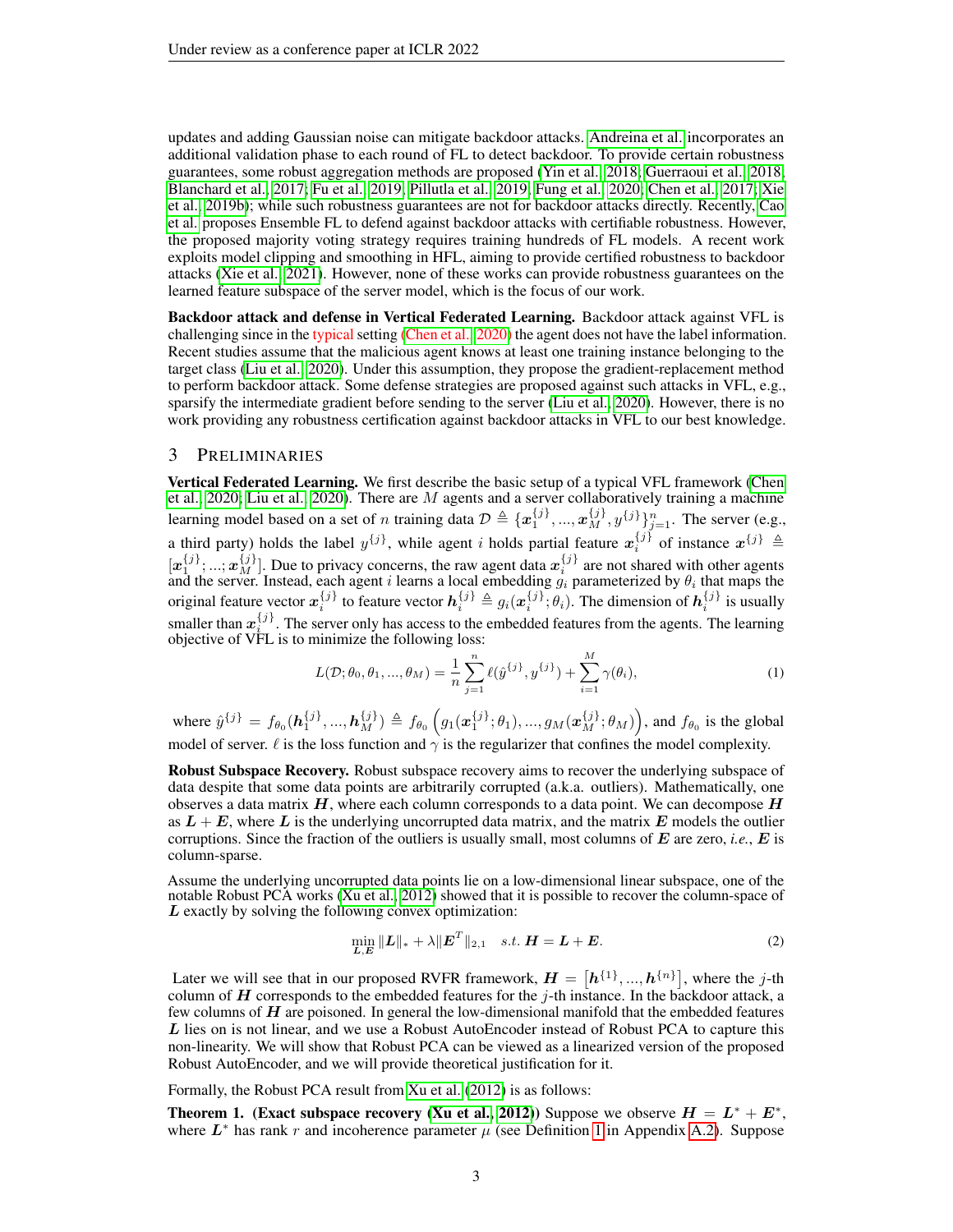further that  $E^*$  is supported on at most  $\beta n$  columns. Any output to Eq. [2](#page-2-0) recovers the column space of  $L^*$  exactly, as long as the fraction of corrupted columns,  $\beta$ , satisfies  $\frac{\beta}{1-\beta} \le \frac{c_1}{\mu r}$ , where  $c_1 = 9/121$ . This can be achieved by setting the parameter  $\lambda$  in Eq. [2](#page-2-0) to be  $\frac{3}{7\sqrt{\beta n}}$  (in fact it holds for any  $\lambda$  in a certain range).

Inspired by the Robust PCA properties, we propose the Robust AutoEncoder in this work, which can capture the more general non-linear manifold. So far there is no theoretical guarantees for Robust AutoEncoders. The proposed Robust AutoEncoder is slightly different from an existing one [\(Zhou &](#page-10-8) [Paffenroth, 2017\)](#page-10-8), and we theoretically justify the proposed one by showing that when the underlying feature subspace is linear, after transformation based on the proposed Robust AutoEncoder, it exactly recovers the linear feature subspace as Robust PCA. Note that our established connection between the proposed Robust AutoEncoder and Robust PCA is non-trivial, especially due to the proposed  $\ell_{2,1}$ -norm regularizer on the latent layer.

Note that the exact recovery of the feature subspace is not enough for our goal of robust VFL, and we need to recover the underlying  $L^*$ . We further propose a robust decomposition technique to recover  $L^*$  exactly by utilizing our learnt feature subspace based on the assumption that the fraction of malicious agents is small. More details can be found in Theorem [3.](#page-6-0)

# 4 ROBUST VFL VIA FEATURE SUBSPACE RECOVERY (RVFR)

We first describe the threat models during VFL training and inference, and then present the training and inference procedures of the proposed RVFR framework.

## <span id="page-3-0"></span>4.1 THREAT MODEL

There are M agents which hold different parts of the feature of the same set of instances, and the label  $y$  is held by the server. The attacker knows the feature information held by every agent and the label information on the server, but it can only choose and control  $\alpha M$  agents to perform malicious attacks. During training, the goal of the malicious agents is to perform backdoor attacks, *i.e.*, to achieve high accuracy on both the original main task and the targeted backdoor tasks.

**Training phase threat model (backdoor attack):** There are  $\alpha$  fraction of agents that are malicious, and total  $\beta$  fraction of instances with backdoor trigger. With the adversarial target  $y^A$ , the backdoor attacks are conducted by optimizing the following objective for the instances with backdoor trigger:

$$
\min_{\mathbf{h}_B} \ell(f_{\theta^B}(\{\mathbf{h}_B, \mathbf{h}_{benign}\}), y^A), \text{ where } \theta^B = \arg\min_{\theta \in \Theta} \sum_j \ell(f_{\theta}(\mathbf{h}^{\{j\}}), y^{\{j\}}),
$$
\n(3)

here  $h_B$  represents overall embedded features provided by the malicious agents for the instance with backdoor trigger, its magnitude can be arbitrarily large unless regularized by the server; while  $h_{benign}$ denotes the overall embedded features provided by benign agents. If  $j$ -th instance has backdoor trigger,  $h^{\{j\}}$  contains  $h_B$ .

During inference, the malicious agents can perform adversarial attacks as well. Assume the total number of agents is M, and the fraction of malicious agents is  $\alpha$ . We use  $h_{benign}$  to denote the embedded features provided by the  $(1-\alpha)M$  benign agents (these agents are indexed by  $\Omega_{benign}$  and  $|\Omega_{benign}| = (1 - \alpha)M$ ), and we use  $h_{adv}$  to denote the embedded features provided by malicious agents (indexed by  $\Omega_{adv}$ ). We categorize the inference phase attacks into the following three types:

Inference phase threat model A (adversarial attack): The malicious agents aim to send adversarial features  $h_{adv}$  to mislead the prediction, whose magnitude can be arbitrarily large unless regularized by the server:

$$
\min_{\mathbf{h}_{adv}} \ell(f_{\theta_0}(\{\mathbf{h}_{adv}, \mathbf{h}_{benign}\}), y^A), \tag{4}
$$

Inference phase threat model B (missing-feature attack): On the other hand, the malicious agents also have the option to NOT provide any features to the server. Such missing feature attack can make the malicious agents less detectable and still influence server's prediction. The presence of missing feature attack can be viewed as that the server only observes partial blocks indexed by  $\Omega$  of the overall embedded features  $h$ , *i.e.*,  $h_{\Omega}$ . We use  $\Omega^c$  to denote the index set of agents that perform missing feature attacks. The attacker can compromise arbitrary  $\alpha M$  agents.

$$
\min_{\Omega^c} \ell(f_{\theta_0}(\boldsymbol{h}_{\Omega}), y^A), s.t. |\Omega^c| \le \alpha M \tag{5}
$$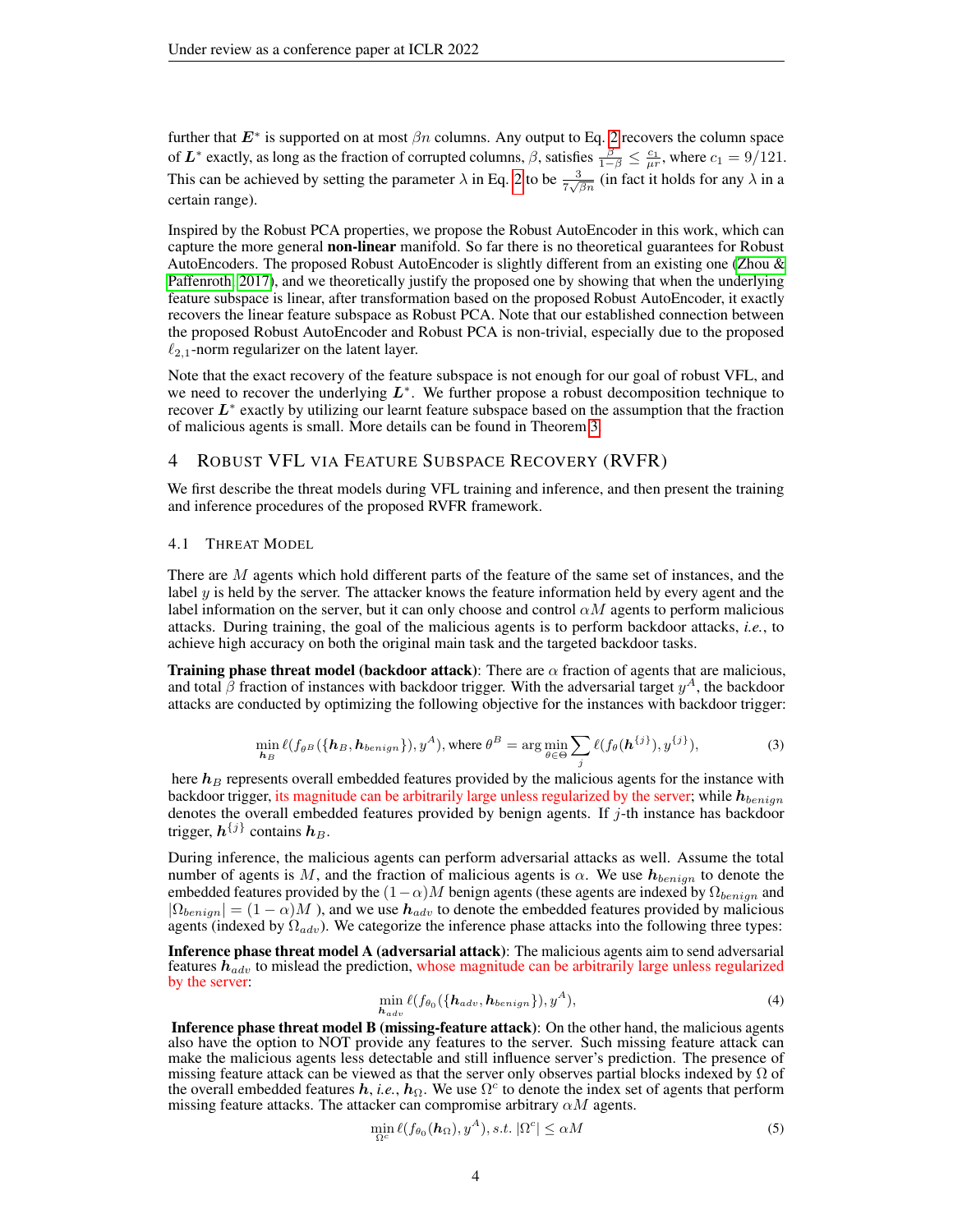Inference phase threat model C (combined attack): The attackers can also perform a combined attack of the adversarial and missing feature attacks:

$$
\min_{\Omega^c, \mathbf{h}_{adv}} \ell(f_{\theta_0}(\{\mathbf{h}_{adv}, \mathbf{h}_{benign}\}_{\Omega}), y^A), s.t. |\Omega^c| + |\Omega_{adv}| \le \alpha M \tag{6}
$$

Besides above mentioned targeted attacks, the attacker can also perform untargeted attacks by maximizing the distance between the prediction and the ground truth, which should be easier and here we focus on defending these strong targeted attacks.

#### 4.2 TRAINING PROCEDURES OF RVFR

The proposed training procedure has four stages: quarantine training, robust feature subspace recovery, feature purifying, and server training.

Stage 1 (Quarantined training): In VFL, the server trains the combined ML model, and each agent trains its local feature extractor. A strong adversary could interfere with the server training and further propagate errors to benign agents. So we propose that the server first connects to each agent separately to train the feature extractors  $g_i$  parameterized by  $\theta_i$ ,  $i = 1, ..., M$ . The training can be viewed as a special case of [\(Chen et al., 2020,](#page-9-2) Algorithm 1) with only one agent.

In particular, agent i sends  $h_i^{\{j\}} \triangleq g_i(x_i^{\{j\}};\theta_i)$  to the server. The server uses it to update/train a temporary global model (whose input dimension equals that of  $h_i^{\{j\}}$ ) with learning rate  $\eta_0$  and batch size  $B_0$ . Then the server calculates  $\frac{\partial \ell}{\partial h_i^{(j)}}$  and sends it back to agent i. The benign agent i i

updates its local feature extractor parameterized by  $\theta_i$  using the combined gradient  $\frac{\partial \ell}{\partial h_i^{(j)}}$  $\frac{\partial \mathbf{h}_i^{\{j\}}}{\partial \theta_i}$  with learning rate  $\eta_i$  and batch size  $B_i$ . After a number of iterations between the server and agent i, the server records the final embedded feature  $h_i^{\{j\}}$  for every instance  $x_i^{\{j\}}, j = 1, ..., n$ . Finally, for each instance  $x^{\{j\}}$ , the server holds  $\{h_1^{\{j\}}, h_2^{\{j\}},..., h_M^{\{j\}}\}$  from all the M agents, and concatenates them into a long column vector  $h^{\{j\}}$ . Let  $H = [h^{\{1\}},...,h^{\{n\}}]$ , the j-th column of  $H$  corresponds to the concatenated embeded features for the  $i$ -th instance.

Stage 2 (Robust feature subspace recovery): Since the fraction  $\beta$  of the backdoored training instances is small, this provides us the redundancy across instances for robustifying the server's model. In this stage, the server disconnects from all the agents, and uses  $H$  to train a Robust AutoEncoder by minimizing the following objective:

<span id="page-4-0"></span>
$$
\min_{\boldsymbol{L}, \boldsymbol{E}, \phi, \psi} \|\mathcal{E}_{\psi}(\boldsymbol{L})\|_{2,1} + \lambda \|\boldsymbol{E}^T\|_{2,1} \quad s.t. \ \boldsymbol{H} = \boldsymbol{L} + \boldsymbol{E}, \quad \boldsymbol{L} = \mathcal{D}_{\phi}(\mathcal{E}_{\psi}(\boldsymbol{L})) \tag{7}
$$

where  $L$  models the underlying feature subspace, and  $E$  models the outlier corruptions due to backdoor attacks. In Eq. [7,](#page-4-0) we only enforce E to be column-sparse.  $\mathcal{D}_{\phi}$  is the decoder parameterized by  $\phi$ , and  $\mathcal{E}_{\psi}$  is the encoder parameterized by  $\psi$ .

Note that Eq. [7](#page-4-0) is equivalent to the following:

$$
\min_{\boldsymbol{L},\phi,\psi} \|\mathcal{E}_{\psi}(\boldsymbol{L})\|_{2,1} + \lambda \|(\boldsymbol{H} - \boldsymbol{L})^T\|_{2,1} \quad s.t. \ \boldsymbol{L} = \mathcal{D}_{\phi}(\mathcal{E}_{\psi}(\boldsymbol{L})) \tag{8}
$$

In practice, we further relax the constraint  $\mathbf{L} = \mathcal{D}_{\phi}(\mathcal{E}_{\psi}(\mathbf{L}))$  and solve the following instead:

$$
\min_{\boldsymbol{L},\phi,\psi} \|\mathcal{E}_{\psi}(\boldsymbol{L})\|_{2,1} + \lambda \|(\boldsymbol{H} - \boldsymbol{L})^T\|_{2,1} + \eta \|\boldsymbol{L} - \mathcal{D}_{\phi}(\mathcal{E}_{\psi}(\boldsymbol{L}))\|_F^2
$$
\n(9)

To optimize this, one can perform alternating optimization for L and parameters of  $\phi$  and  $\psi$ .

Stage 3 (Feature purifying based on the recovered feature subspace): Recovering the feature subspace is not enough to achieve robust VFL, as we need to recover the original features to train the server. Fortunately, there is another important prior information that we can leverage: the fraction  $\alpha$ of the malicious agents is small. For each training instance  $h^{\{j\}}$ , we use the learned AutoEncoder to decompose it as  $h^{\{j\}} = \mathcal{D}_\phi(\mathcal{E}_\psi(l^{\{j\}})) + e^{\{j\}}$ , where  $e^{\{j\}}$  models the block-sparse corruptions (each block corresponds to an agent). Ideally we want to solve the following:

$$
\min_{\boldsymbol{l},\boldsymbol{e}}\sum_{i=1}^{M}\mathbb{1}\{\boldsymbol{e}_{i}\neq\boldsymbol{0}\}\quad s.t.\quad \boldsymbol{h}=\mathcal{D}_{\phi}(\mathcal{E}_{\psi}(\boldsymbol{l}))+\boldsymbol{e}
$$
\n(10)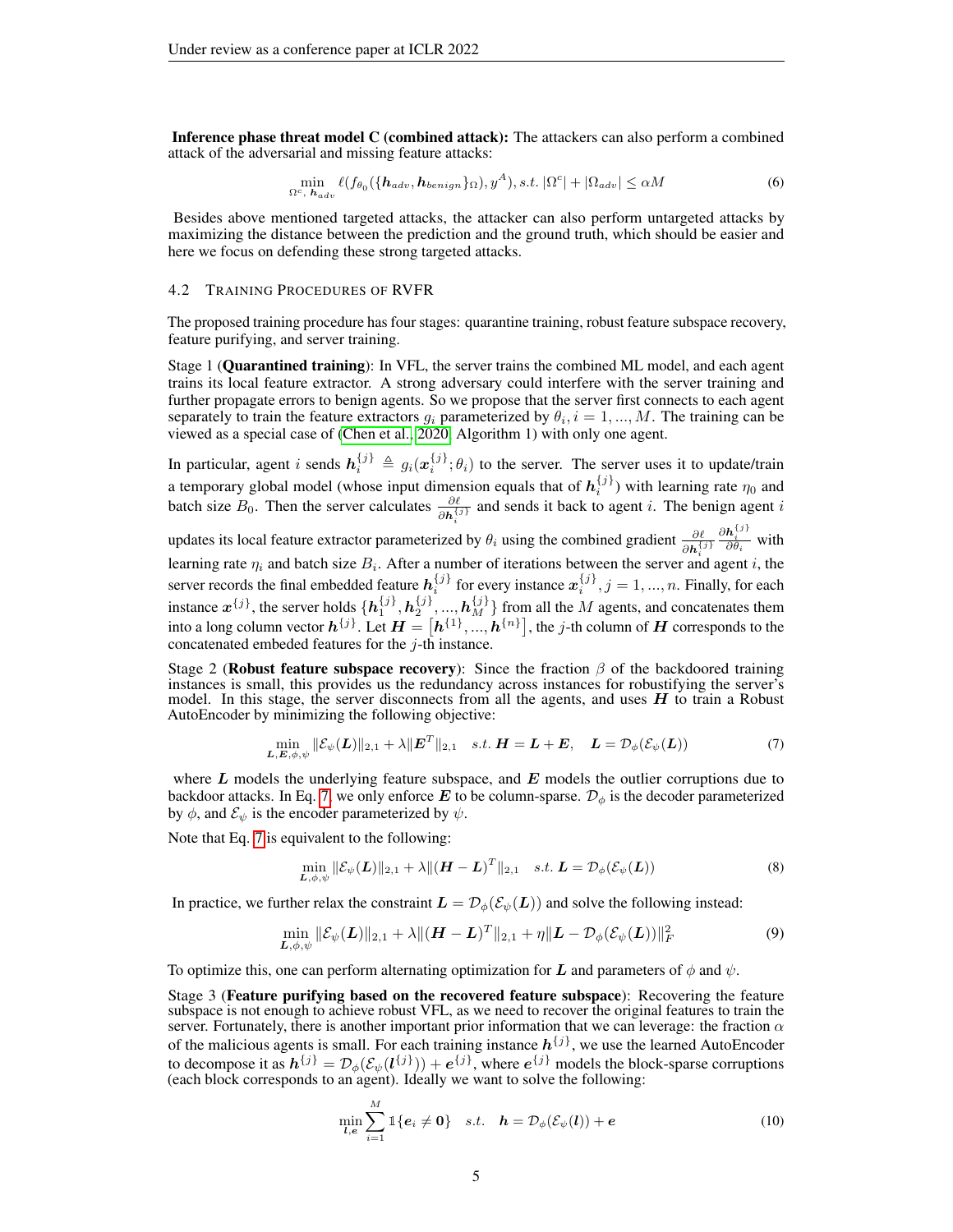which is equivalent to:

$$
\min_{\boldsymbol{l}} \sum_{i=1}^{M} \mathbb{1}\{[\boldsymbol{h} - \mathcal{D}_{\phi}(\mathcal{E}_{\psi}(\boldsymbol{l}))]_{i} \neq \mathbf{0}\}\tag{11}
$$

However, the above block-sparsity minimization objective is NP-Complete, so we relax it to the  $\ell_{2,1}$ -norm:

<span id="page-5-3"></span>
$$
\min_{\boldsymbol{l}} \sum_{i=1}^{M} \|\left[\boldsymbol{h} - \mathcal{D}_{\phi}(\mathcal{E}_{\psi}(\boldsymbol{l}))\right]_{i}\|_{2}
$$
\n(12)

Our theoretical analysis in next section shows that under certain conditions, solving the above relaxed objective is able to recover the underlying true features.

Stage 4 (Server training): The server trains its own global model parameterized by  $\theta_0$  based on the above purified features  $\mathcal{D}_{\phi}(\mathcal{E}_{\psi}(l))$ , with learning rate  $\eta_0$  and batch size  $B_0$ .

#### 4.3 INFERENCE PROCEDURES OF RVFR

We propose an all-in-one solution to defend against both training phase and inference phase malicious attacks defined in Section [4.1,](#page-3-0) and thus during inference we will also perform feature purifying using the recovered feature subspace and the sparse nature of the malicious agents.

Let  $\Omega$  be the index set of the observed agent blocks. Assume we have successfully trained the AutoEncoder, such that we have  $l = \mathcal{D}_{\phi}(\mathcal{E}_{\psi}(l))$ , where l is any uncorrupted embedded feature vector. We want to use the AutoEncoder to decompose the observed  $h_{\Omega}$  as  $h_{\Omega} = l_{\Omega} + e_{\Omega}$  with  $l = \mathcal{D}_{\phi}(\mathcal{E}_{\psi}(l))$ , where  $e_{\Omega}$  models the block-sparse corruptions (each block corresponds to an agent) on the observed set  $\Omega$ . Note that if all the blocks (agents) are observed,  $\Omega$  becomes the whole set. Since  $\epsilon_{\Omega}$  is block-sparse, similar to the feature purifying during training, we naturally aim to solve the following:

<span id="page-5-2"></span>
$$
\min_{\mathbf{l}} \sum_{i \in \Omega} \mathbb{1}\{[\mathbf{h} - \mathcal{D}_{\phi}(\mathcal{E}_{\psi}(\mathbf{l}))]_i \neq \mathbf{0}\}\tag{13}
$$

However, the above block-sparsity minimization objective is NP-Complete, we instead relax it to the  $\ell_{2,1}$ -norm:

<span id="page-5-1"></span>
$$
\min_{\boldsymbol{l}} \sum_{i \in \Omega} ||[\boldsymbol{h} - \mathcal{D}_{\phi}(\mathcal{E}_{\psi}(\boldsymbol{l}))]_i||_2 \tag{14}
$$

Our theoretical analysis in Theorems  $3 \& 4$  $3 \& 4$  show that under certain conditions, solving the above relaxed objective is able to recover the underlying true features, despite the partial observations. After obtained  $\hat{l}$ , we feed  $\mathcal{D}_{\phi}(\mathcal{E}_{\psi}(\hat{l}))$  to server's trained machine learning model for the prediction.

## 5 THEORETICAL ANALYSIS OF RVFR

We first analyze the proposed Robust AutoEncoder, which is the backbone of the proposed defense framework. Then, we prove that the proposed feature purifying method can recover the underlying features exactly under certain conditions, which means that the server's global model can be both *trained and tested on correct features*, and thus is robust against diverse types of attacks.

The Robust AutoEncoder can be viewed as the generalization of Robust PCA, where the lowdimensional linear subspace is extended to the more general low-dimensional manifold. It is challenging to prove the exact recovery of the low-dimensional manifold in the presence of outlier corruptions. However, we next show that when the underlying feature subspace is linear, the Robust AutoEncoder can exactly recover the underlying subspace.

<span id="page-5-0"></span>**Theorem 2.** (Exact subspace recovery) Assume  $l^{*\{i\}} \in \mathbb{R}^d, i = 1, ..., n$  lie on a low-dimension subspace, *i.e.*,  $rank(L^*) = r \ll d$ . For the AutoEncoder, assume linear activation functions and no bias terms, while setting the dimension of the latent layer of AutoEncoder as  $r = \text{rank}(\mathbf{L}^*)$  and restricting the weight matrices to be orthonormal. Then under the conditions in Theorem [1,](#page-2-1) the global optimal solution of Eq. [7](#page-4-0) is equivalent to the solution of Eq. [2,](#page-2-0) and the corresponding weight matrix of the encoder is guaranteed to recover the subspace of  $L^*$  exactly.

The proof is omitted to Appendix [A.3.](#page-12-0) The key is to show that the objective value of Eq. [7](#page-4-0) is greater than or equal to the objective value of Eq. [2,](#page-2-0) with equality achieved when the weight matrix of the encoder equals the top-r left singular vectors of  $L$ . This is non-trivial especially due to the proposed  $\ell_{2,1}$ -norm regularizer on the latent layer of the Robust AutoEncoder.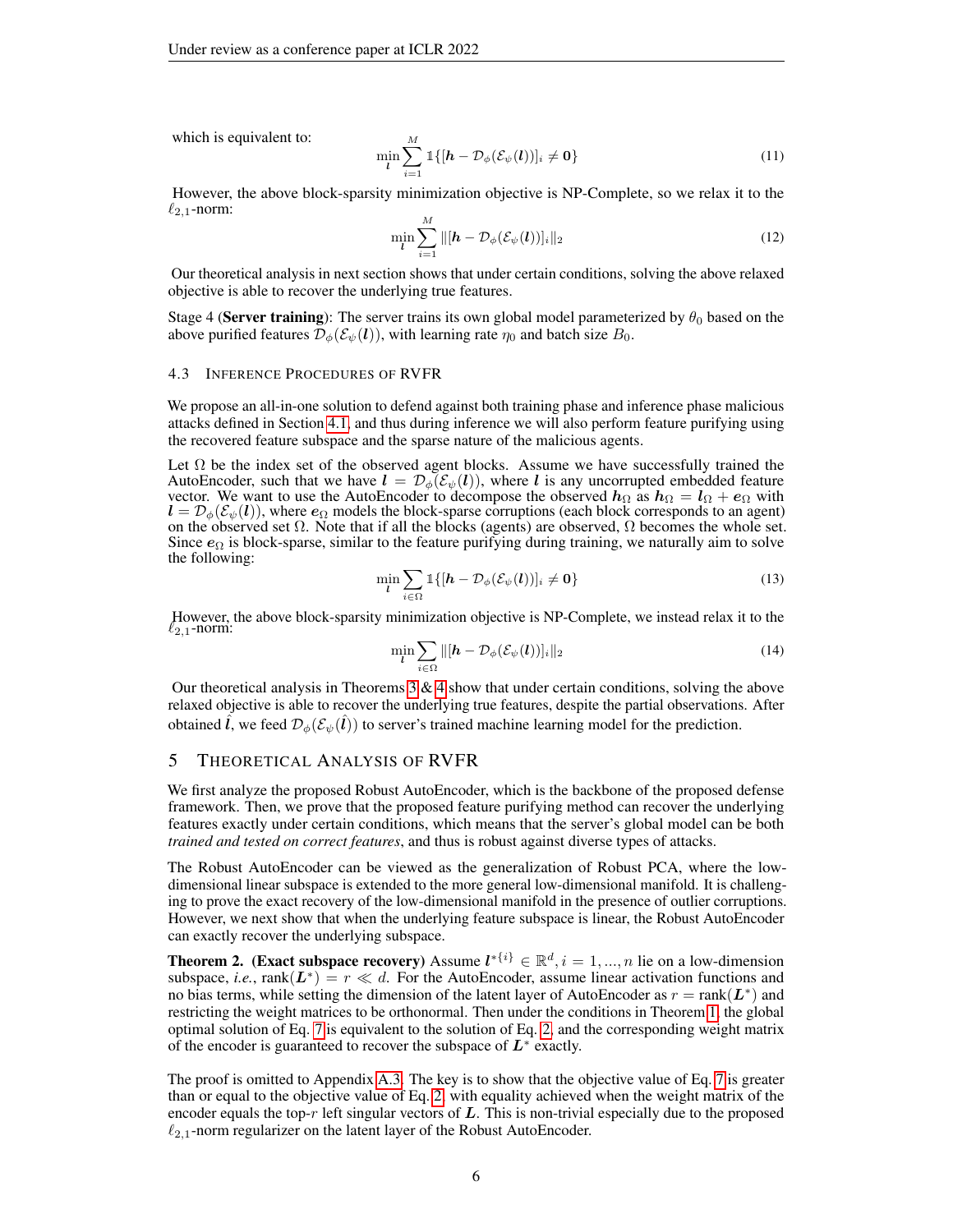Remark 1. The conditions required in Theorem [2](#page-5-0) provide some useful insights. First, the total fraction  $\beta$  of poisoned instances needs to be small. Second, the dimension of the underlying feature subspace needs to be small. If the dimension of the feature subspace is too large, it is difficult to distinguish corrupted features from the uncorrupted ones. On the other hand, low dimensionality implies that there is enough redundancy among the features among agents, which is preferred since redundancy provides more robustness. Third, as discussed in Appendix [A.2](#page-11-1) regarding the incoherence condition, preferring small incoherence parameters implies that we do not want any dimension of the feature subspace to be defined by very few data points. Otherwise, it is risky if those instances are poisoned, as it becomes impossible to recover that dimension.

Note that exact recovery of the subspace does not mean exact recovery of  $L$ . For the corrupted/poisoned instances, usually it is impossible to restore them as the corruptions can be arbitrary. Fortunately, once we have recovered the underlying feature subspace, it is possible to recover the original features exactly by utilizing the sparseness of the malicious agents. This holds for both training and inference phases. The following theorem shows that we can recover the underlying embedded features exactly against the inference phase threat models A & C.

<span id="page-6-0"></span>**Theorem 3.** (Exact feature recovery under threat model A & C) Let  $W_{end}$  be the weight matrix of the last layer of the AutoEncoder. Assume there is no bias term nor non-linear activation function in the *last layer*. Assume the trained AutoEncoder captures the underlying feature subspace (*i.e.*,  $\mathcal{D}_{\phi}(\mathcal{E}_{\psi}(l)) = l$  for uncorrupted feature vector l). Let  $\Omega$  be the index set of the observed blocks (agents). If  $\forall v \in Range(\hat{W}_{end})\backslash 0$ , for any partition  $\{S_{\Omega}, \bar{S}_{\Omega}\}$  of  $\Omega$  with  $|S_{\Omega}| = g > |\Omega|/2$ , it holds that  $\sum_{i \in S_{\Omega}} ||v_i||_2 > \sum_{i \in \bar{S}_{\Omega}} ||v_i||_2$ , then for any  $\tilde{h}_{\Omega} = \tilde{l}_{\Omega}^* + e_{\Omega}^*$  with  $\mathcal{D}_{\phi}(\mathcal{E}_{\psi}(\tilde{l}^*)) = \tilde{l}^*$ P and  $i \in \Omega$   $\mathbb{I}\left\{e_i^* = 0\right\} \geq g$ ,  $\mathcal{D}_{\phi}(\overline{\mathcal{E}_{\psi}(l^*)})$  is the unique solution of Eq. [14](#page-5-1) and Eq. [13.](#page-5-2)

The proof can be found in Appendix [A.4,](#page-12-1) where we use contradiction to show that there does not exist any global optimal solution of Eq. [14](#page-5-1) or Eq. [13](#page-5-2) that is different from  $\mathcal{D}_{\phi}(\mathcal{E}_{\psi}(l^*))$ .

Remark 2. (Exact feature recovery via feature purifying during training) Theorem [3](#page-6-0) directly justifies the proposed feature purifying during training. Under certain conditions, we can recover each column of  $L$  exactly during training.

Next, we analyze the exact feature recovery property under inference phase threat model B (missing feature attack), where there are no adversarial features.

<span id="page-6-1"></span>**Theorem 4.** (Exact feature recovery under threat model B) Let  $W_{end}$  be the weight matrix of the last layer of the AutoEncoder. Assume there is no bias term nor non-linear activation function in the *last layer*. Assume the trained AutoEncoder captures the underlying feature subspace (*i.e.*,  $\mathcal{D}_{\phi}(\mathcal{E}_{\psi}(l)) = l$  for uncorrupted feature vector l). Let  $\Omega$  be the index set of the observed blocks (agents). If  $\forall v \in Range(\hat{W}_{end}) \setminus 0$ , it holds that  $v_{\Omega} \neq 0$ , then given  $h_{\Omega} = l_{\Omega}^*, \mathcal{D}_{\phi}(\mathcal{E}_{\psi}(l^*))$  is the unique solution of Eq. [14](#page-5-1) and Eq. [13.](#page-5-2)

The proof is deferred to Appendix [A.5,](#page-13-0) where we use contradiction to show that there does not exist any global optimal solution of Eq. [14](#page-5-1) or Eq. [13](#page-5-2) that is different from  $\mathcal{D}_{\phi}(\mathcal{E}_{\psi}(l^*))$ .

The condition  $v_{\Omega} \neq 0$  for any  $v \in Range(\mathbf{W}_{end})\setminus 0$  required by Theorem [4](#page-6-1) is much weaker than that required by Theorem [3,](#page-6-0) which is reasonable as there are no corruptions on the observed blocks in Theorem [4.](#page-6-1) This required condition also provides very useful insights on how many agents we need to observe in order to make a prediction. It can be understood through the following toy example. Suppose the prediction task is credit approval. Agent 1 holds the banking data, Agent 2 holds the shopping history, while Agent 3 holds age and gender features. Intuitively, if we only observe the features from Agent 3, it is very hard to make the prediction, since there are definitely Person A and B of the same age and gender, but with quite different other features. Let  $l^A$  be Person A's overall features,  $l^B$  be Person B's overall features. In this toy example,  $\Omega$  corresponds to Agent 3 only. We have  $l^A \neq l^B$  but  $l^A_{\Omega} = l^B_{\Omega}$ , or say  $(l^A - l^B)_{\Omega} = 0$ . Note that both  $l^A$  and  $l^B$  are in the range space of  $W_{end}$ , so  $(l^A - l^B) \in Range(W_{end})\$ <sup>0</sup>. The smaller the set  $\Omega$  implies the higher chance that  $(l<sup>A</sup> - l<sup>B</sup>)<sub>\Omega</sub> = 0$ . In general, there is no exact value for the minimal fraction of agents we need to observe in order to make a prediction. It highly depends on whether the observed agents cover enough information to distinguish different classes in the classification task. For example, if there is enough redundancy across the agents, say Agent 3 holds age, gender, banking data, and shopping history, then observing Agent 3 could be sufficient.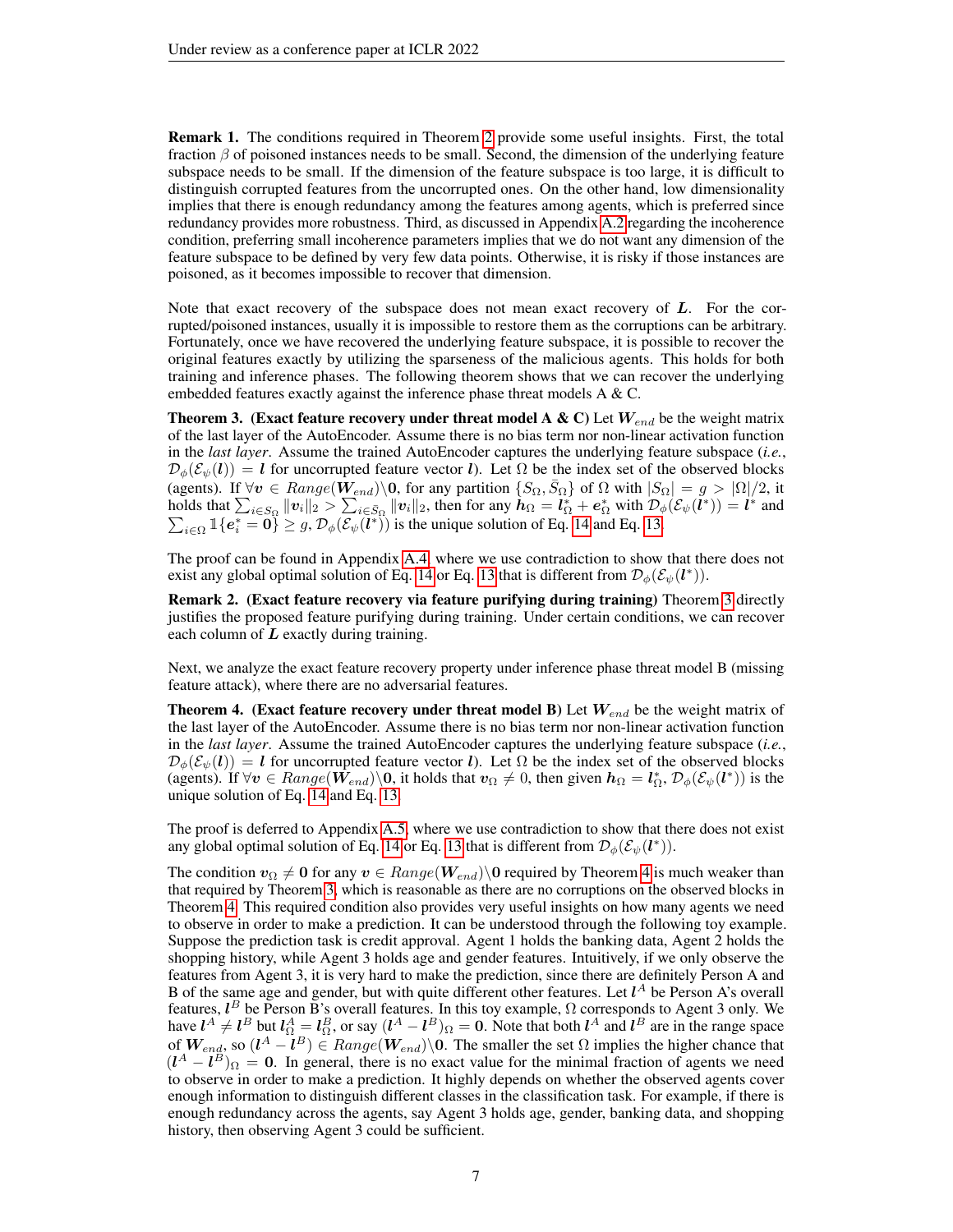In summary, Theorem [2](#page-5-0) shows that under certain natural conditions (e.g., the fraction of poisoning instances  $\beta$  is small), we can recover the underlying feature subspace exactly. Further, Theorems [3](#page-6-0) & [4](#page-6-1) show that under certain natural conditions (e.g., the fraction of malicious agents  $\alpha$  is small and the AutoEncoder we have learnt captures the underlying feature subspace), we can recover the underlying embedded features exactly during both training and inference.

# 6 EMPIRICAL EVALUATION

We first describe experimental setup in Section [6.1,](#page-7-0) and present experimental results in Section [6.2.](#page-7-1) Additional implementation details and results can be found in Appendix [A.1.](#page-10-14)

## <span id="page-7-0"></span>6.1 EXPERIMENTAL SETUP

Dataset and Models. We study the classification task on two datasets: NUS-WIDE and CIFAR-10. Following [\(Liu et al., 2020\)](#page-10-4), which proposed the backdoor attack against VFL, we first use NUS-WIDE dataset to evaluate our defense. In NUS-WIDE, each sample has 634 image features, 1000 text features, and 5 different labels. We consider two VFL settings (1 server and M agents):  $M = 2$  and  $M = 4$ . We denote G1 as Agent 1, G2 as Agent 2, etc. for simplicity. Following [\(Liu et al., 2020\)](#page-10-4), when  $M = 2$ , G1 holds image features and G2 holds text features. When  $M = 4$ , G1 (G2) holds 225 (409) image features while G3 (G4) holds 500 (500) text features. In all settings, only the server holds the labels. In CIFAR-10 dataset, each sample have 32x32x3 image features. We consider the VFL settings for CIFAR-10 with  $M = 2$  and  $M = 3$ . When  $M = 2$ , each agent has 16x32x3 features, i.e., half image. When  $M = 3$ , G1, G2, G3 have 9x32x3, 10x32x3, 13x32x3 features respectively. Following the standard setup, we use SGD to update the local models and server model for  $E$  epochs with learning rate 0.01 and batch size  $B_s$ . The detailed dataset and model descriptions as well as training parameter setups are summarized in Table [1](#page-10-15) in Appendix.

Attack Setup. We consider the backdoor attack, its combination with the missing feature attack, as well as the combination of adversarial evasion attack [\(Goodfellow et al., 2014\)](#page-9-12) and missing feature attack: (1) The backdoor attack is proposed by [\(Liu et al., 2020\)](#page-10-4) and the detailed description of the attack method can be found in Appendix. [A.1.](#page-10-14) In NUS-WIDE, the attacker's backdoor attack goal is to change the predicted label of the instance with a backdoor trigger to be a specific target class (*i.e.*, 'buildings'), where the backdoor trigger is 'the last text feature equals 1'. There are 152 backdoored training samples. In CIFAR-10, the backdoor targeted label is 'truck' and the trigger pattern is a white rectangle with size 4x6x3 in the lower right corner. The number of backdoored training samples is 100 when  $M = 3$ , and 600 when  $M = 2$ . (2) In the missing feature attack, the malicious agent does not send its local embedded feature to the server during inference phase. The server uses a zero vector as its local embedded feature. We combine this attack with other attacks as this attack alone is not powerful enough. (3) In the evasion attack, the attacker use the information from server to locally generate the partial adversarial input features (i.e., adversarial examples) based on the Fast Gradient Signed Method (FGSM) attack method [\(Goodfellow et al., 2014\)](#page-9-12). The detailed setup of this attack method against VFL is presented in Appendix. [A.1.](#page-10-14) The evasion attack (or its combination with missing feature attack) is only conducted during the VFL inference phase (VFL training procedure is attack-free).

Baseline methods. Besides the Vanilla VFL framework without defense [\(Liu et al., 2020,](#page-10-4) Algorithm 1), we compare our proposed defense method with two state-of-the-art VFL defense techniques, e.g., *Gradient Sparsification* method that sparsifies the intermediate gradients sent from the server to agents, and *Differential Privacy (DP)* that adds noise to such exchanged gradients [\(Liu et al.,](#page-10-4) [2020\)](#page-10-4). *Laplacian Noise* is used as a realization of the DP method. The noise variance is 0.05 for NUS-WIDE and 0.0001 for CIFAR-10 to preserve reasonable clean accuracy of the model. In Gradient Sparsification, the hyperparameter controlling the sparsity is 0.999 for NUS-WIDE and 0.95 for CIFAR-10. As for our proposed RVFR, in Stage 1 (i.e., quarantine training for local models) and Stage 4 (i.e., training for server model), we use the same training parameters as in Table [1.](#page-10-15) The robust autoencoder is a four-layer fully connected neural network. The details about the training of robust autoencoder, the alternative optimization, and the purified training of the server in Stage 2, 3, 4 and details of the inference procedures can be founded in Appendix. [A.1.](#page-10-14) All of our experiments are run three times.

## <span id="page-7-1"></span>6.2 EMPIRICAL RESULTS

Evaluation Metrics. For the backdoor attack (BKD) and its combination with missing feature attack (Miss), the evaluation metrics for defense methods are the Backdoor Accuracy (the lower the better)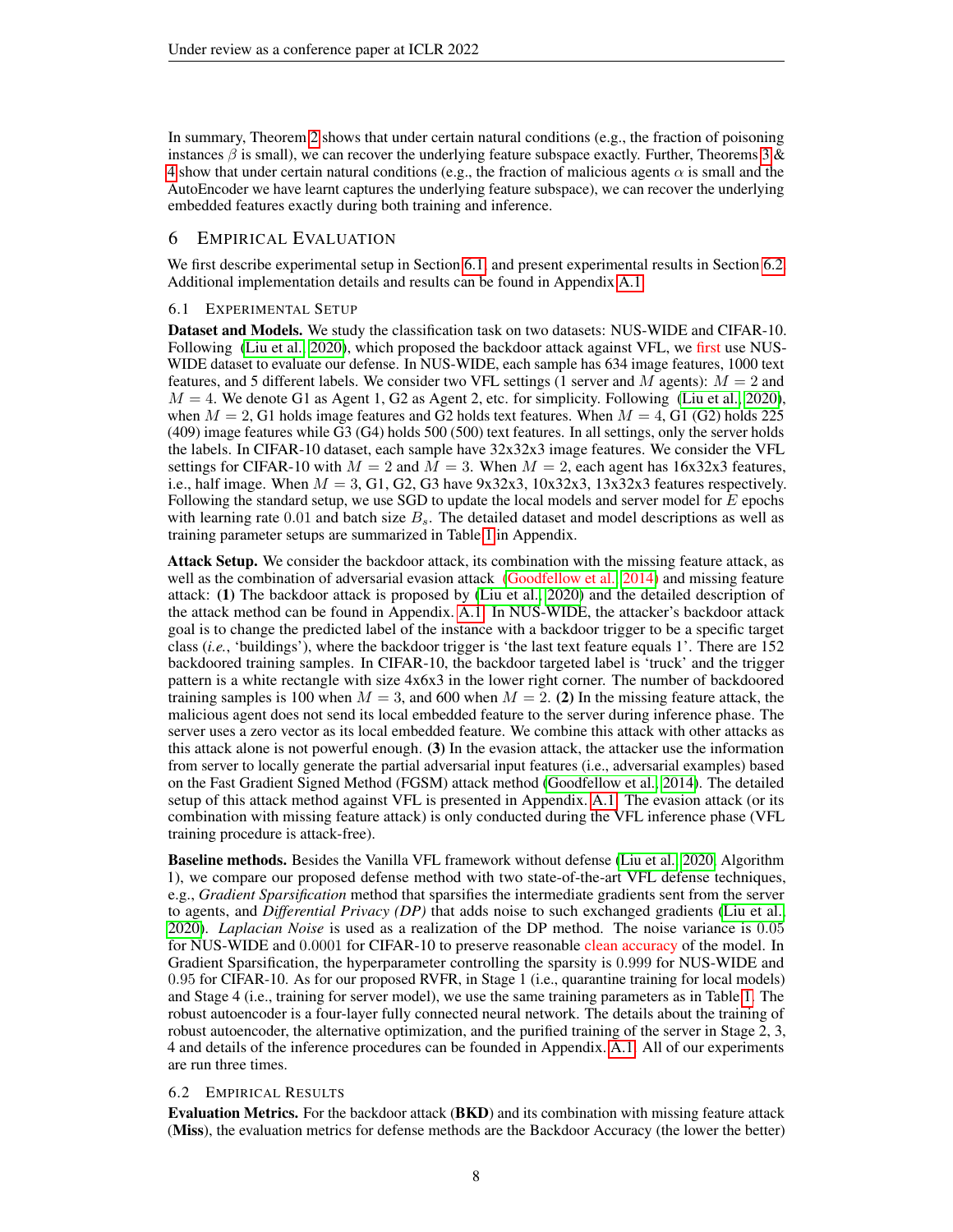on the backdoored test data and the main task Clean Accuracy (the higher the better) on the clean test dataset. There are 102 backdoored testing samples in NUS-WIDE and 10000 in CIFAR-10. For the adversarial evasion attack  $(Adv)$  and missing feature attack, the evaluation metric is the main task Accuracy on the adversarial examples. 10000 adversarial examples are generated for both datasets.



<span id="page-8-0"></span>Figure 2: Performance comparison on NUS-WIDE under  $M = 2$  (first row) and  $M = 4$  (second row). The missing bars are due to zero values. Dashed blue line is Vanillia VFL without adversaries.

Figure [2](#page-8-0) & [3](#page-8-1) show the performance of the proposed RVFR and baseline methods on NUS-WIDE and CIFAR-10. When defending against backdoor attack and its combination with missing feature attack, the proposed RVFR method exhibits significantly lower Backdoor Accuracy and similar Clean Accuracy on both datasets, compared to other methods. Note that under the backdoor attack, in some cases, the Clean Accuracy of all defense methods is lower than the vanilla VFL, which exhibits a trade-off between robustness and accuracy. As shown in the right column of Figure [2](#page-8-0)  $\&$  [3,](#page-8-1) when defending against the combination of adversarial evasion attack and missing feature attack, the proposed RVFR method achieves consistently higher accuracy than the baseline methods on both datasets, which demonstrates its robustness against such attacks.



<span id="page-8-1"></span>Figure 3: Performance comparison on CIFAR-10 under  $M = 2$  (first row) and  $M = 3$  (second row). Dashed blue line is Vanillia VFL without adversaries.

# 7 CONCLUSIONS

In this work, we proposed a novel robust feature subspace recovery based VFL framework to defend against backdoor attacks during training, and a variety of attacks during inference, both with theoretical guarantees. An important byproduct of our analysis is the first theoretical justification for the Robust AutoEncoder, which may be of independent interest. We further validate the robustness of our proposed framework through extensive experiments on NUS-WIDE and CIFAR-10 datasets.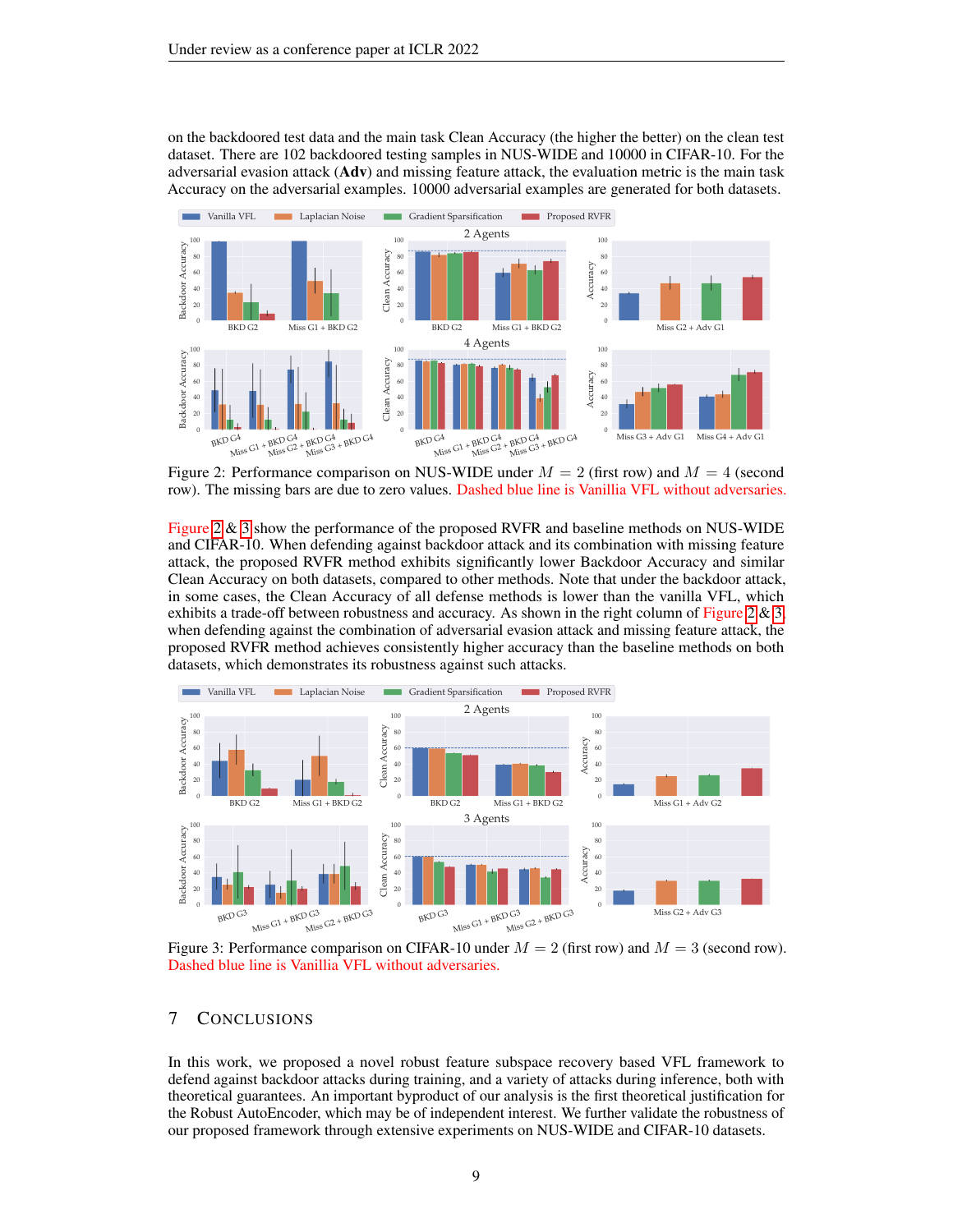#### ETHICS STATEMENT

We propose a novel defense algorithm for vertical federated learning, and provide analysis from theoretical and empirical perspectives. All the datasets and packages we use are open-sourced. We do not have ethical concerns in our paper.

## REPRODUCIBILITY STATEMENT

The source code of the proposed RVFR method is available as the supplemental material, which also includes the detailed data processing steps. The complete proof of the theorems can be found in the Appendix.

## **REFERENCES**

- <span id="page-9-10"></span>Sebastien Andreina, Giorgia Azzurra Marson, Helen Möllering, and Ghassan Karame. Baffle: Backdoor detection via feedback-based federated learning. *arXiv preprint arXiv:2011.02167*, 2020.
- <span id="page-9-9"></span>Eugene Bagdasaryan, Andreas Veit, Yiqing Hua, Deborah Estrin, and Vitaly Shmatikov. How to backdoor federated learning. In *International Conference on Artificial Intelligence and Statistics*, pp. 2938–2948. PMLR, 2020.
- <span id="page-9-8"></span>Arjun Nitin Bhagoji, Supriyo Chakraborty, Prateek Mittal, and Seraphin Calo. Analyzing federated learning through an adversarial lens. In *International Conference on Machine Learning*, pp. 634–643. PMLR, 2019.
- <span id="page-9-4"></span>Peva Blanchard, El Mahdi El Mhamdi, Rachid Guerraoui, and Julien Stainer. Machine learning with adversaries: Byzantine tolerant gradient descent. In *Proceedings of the 31st International Conference on Neural Information Processing Systems*, pp. 118–128, 2017.
- <span id="page-9-0"></span>Keith Bonawitz, Vladimir Ivanov, Ben Kreuter, Antonio Marcedone, H Brendan McMahan, Sarvar Patel, Daniel Ramage, Aaron Segal, and Karn Seth. Practical secure aggregation for privacypreserving machine learning. In *proceedings of the 2017 ACM SIGSAC Conference on Computer and Communications Security*, pp. 1175–1191, 2017.
- <span id="page-9-11"></span>Xiaoyu Cao, Jinyuan Jia, and Neil Zhenqiang Gong. Provably secure federated learning against malicious clients. In *Proceedings of the AAAI Conference on Artificial Intelligence*, volume 35, pp. 6885–6893, 2021.
- <span id="page-9-2"></span>Tianyi Chen, Xiao Jin, Yuejiao Sun, and Wotao Yin. Vafl: a method of vertical asynchronous federated learning. *arXiv preprint arXiv:2007.06081*, 2020.
- <span id="page-9-7"></span>Yudong Chen, Lili Su, and Jiaming Xu. Distributed statistical machine learning in adversarial settings: Byzantine gradient descent. *Proceedings of the ACM on Measurement and Analysis of Computing Systems*, 1(2):1–25, 2017.
- <span id="page-9-1"></span>Ittai Dayan, Holger R Roth, Aoxiao Zhong, Ahmed Harouni, Amilcare Gentili, Anas Z Abidin, Andrew Liu, Anthony Beardsworth Costa, Bradford J Wood, Chien-Sung Tsai, et al. Federated learning for predicting clinical outcomes in patients with covid-19. *Nature medicine*, 27(10): 1735–1743, 2021.
- <span id="page-9-5"></span>Shuhao Fu, Chulin Xie, Bo Li, and Qifeng Chen. Attack-resistant federated learning with residualbased reweighting. *arXiv preprint arXiv:1912.11464*, 2019.
- <span id="page-9-6"></span>Clement Fung, Chris JM Yoon, and Ivan Beschastnikh. The limitations of federated learning in sybil settings. In *23rd International Symposium on Research in Attacks, Intrusions and Defenses (*{*RAID*} *2020)*, pp. 301–316, 2020.
- <span id="page-9-12"></span>Ian J Goodfellow, Jonathon Shlens, and Christian Szegedy. Explaining and harnessing adversarial examples. *arXiv preprint arXiv:1412.6572*, 2014.
- <span id="page-9-3"></span>Rachid Guerraoui, Sebastien Rouault, et al. The hidden vulnerability of distributed learning in ´ byzantium. In *International Conference on Machine Learning*, pp. 3521–3530. PMLR, 2018.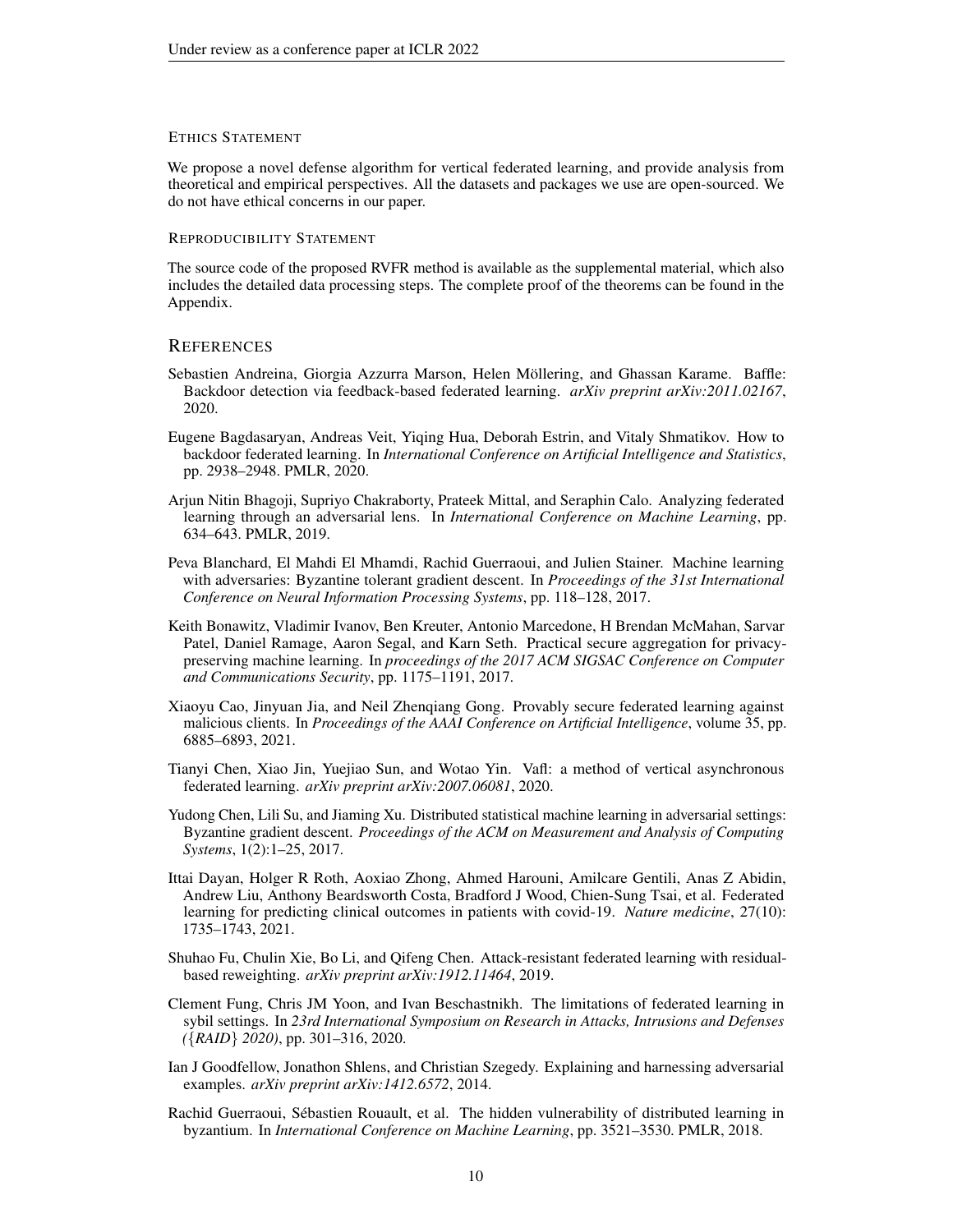- <span id="page-10-0"></span>Jakub Konečnỳ, H Brendan McMahan, Daniel Ramage, and Peter Richtárik. Federated optimization: Distributed machine learning for on-device intelligence. *arXiv preprint arXiv:1610.02527*, 2016.
- <span id="page-10-3"></span>Yang Liu, Yan Kang, Xinwei Zhang, Liping Li, Yong Cheng, Tianjian Chen, Mingyi Hong, and Qiang Yang. A communication efficient collaborative learning framework for distributed features. *arXiv preprint arXiv:1912.11187*, 2019.
- <span id="page-10-4"></span>Yang Liu, Zhiqian Yi, and Tianjian Chen. Backdoor attacks and defenses in feature-partitioned collaborative learning. *ArXiv*, abs/2007.03608, 2020.
- <span id="page-10-1"></span>Brendan McMahan, Eider Moore, Daniel Ramage, Seth Hampson, and Blaise Aguera y Arcas. Communication-efficient learning of deep networks from decentralized data. In *Artificial intelligence and statistics*, pp. 1273–1282. PMLR, 2017.
- <span id="page-10-6"></span>Krishna Pillutla, Sham M Kakade, and Zaid Harchaoui. Robust aggregation for federated learning. *arXiv preprint arXiv:1912.13445*, 2019.
- <span id="page-10-11"></span>Ziteng Sun, Peter Kairouz, Ananda Theertha Suresh, and H Brendan McMahan. Can you really backdoor federated learning? *arXiv preprint arXiv:1911.07963*, 2019.
- <span id="page-10-9"></span>Hongyi Wang, Kartik Sreenivasan, Shashank Rajput, Harit Vishwakarma, Saurabh Agarwal, Jy-yong Sohn, Kangwook Lee, and Dimitris Papailiopoulos. Attack of the tails: Yes, you really can backdoor federated learning. *arXiv preprint arXiv:2007.05084*, 2020.
- <span id="page-10-10"></span>Chulin Xie, Keli Huang, Pin-Yu Chen, and Bo Li. Dba: Distributed backdoor attacks against federated learning. In *International Conference on Learning Representations*, 2019a.
- <span id="page-10-12"></span>Chulin Xie, Minghao Chen, Pin-Yu Chen, and Bo Li. Crfl: Certifiably robust federated learning against backdoor attacks. *arXiv preprint arXiv:2106.08283*, 2021.
- <span id="page-10-7"></span>Cong Xie, Sanmi Koyejo, and Indranil Gupta. Zeno: Distributed stochastic gradient descent with suspicion-based fault-tolerance. In *International Conference on Machine Learning*, pp. 6893–6901. PMLR, 2019b.
- <span id="page-10-13"></span>Huan Xu, Constantine Caramanis, and Sujay Sanghavi. Robust pca via outlier pursuit. *IEEE Transactions on Information Theory*, 58(5):3047–3064, 2012. doi: 10.1109/TIT.2011.2173156.
- <span id="page-10-2"></span>Qiang Yang, Yang Liu, Tianjian Chen, and Yongxin Tong. Federated machine learning: Concept and applications. *ACM Transactions on Intelligent Systems and Technology (TIST)*, 10(2):1–19, 2019.
- <span id="page-10-5"></span>Dong Yin, Yudong Chen, Ramchandran Kannan, and Peter Bartlett. Byzantine-robust distributed learning: Towards optimal statistical rates. In *International Conference on Machine Learning*, pp. 5650–5659. PMLR, 2018.
- <span id="page-10-8"></span>Chong Zhou and Randy C Paffenroth. Anomaly detection with robust deep autoencoders. In *Proceedings of the 23rd ACM SIGKDD international conference on knowledge discovery and data mining*, pp. 665–674, 2017.

## A APPENDIX

#### <span id="page-10-14"></span>A.1 ADDITIONAL EXPERIMENTAL DETAILS

Simulation Environment. We simulate the VFL setup (1 server and multiple agents) on a Linux machine with Intel® Xeon® Gold 6132 CPUs and 8 NVidia® 1080Ti GPUs. Our code is based on Tensorflow 2.0.

Table 1: Dataset description and parameters

<span id="page-10-15"></span>

| Dataset  | $#$ training samples | $\#$ test samples | Batch size $B_s$ | Epoch $E$       | Local model                 | Embedded feature dim. | Server model |
|----------|----------------------|-------------------|------------------|-----------------|-----------------------------|-----------------------|--------------|
| NUS-WIDE | 60000                | 40000             | 64               | 200             |                             |                       | 2 fc         |
| CIFAR-10 | 50000                | 10000             | 128              | 10 <sup>c</sup> | $\frac{1}{2}$ conv and 2 fc |                       | 2 fc         |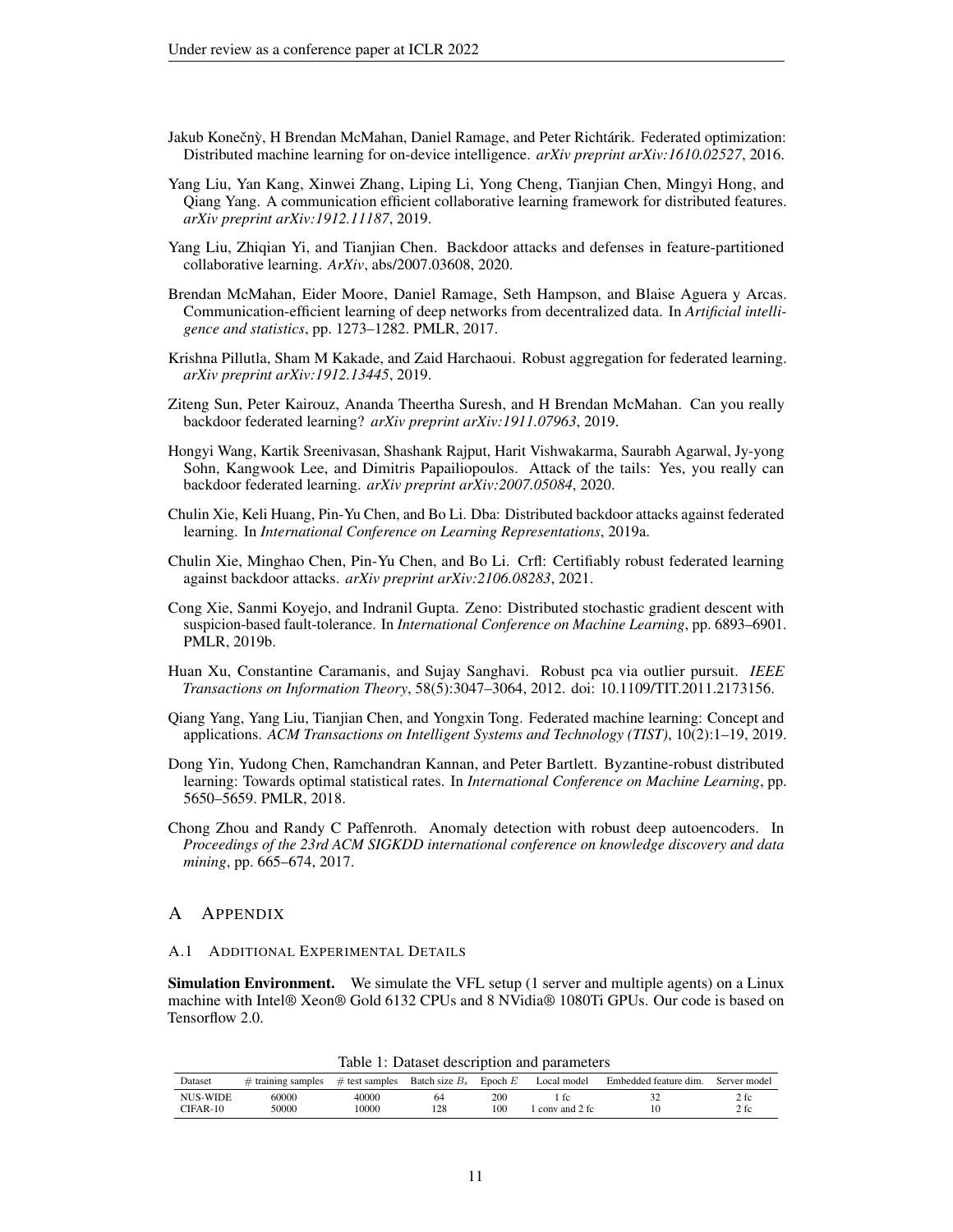**VFL Backdoor Attacks.** For the j-th instance with backdoor trigger, the malicious agent i does not update its local feature extractor (parameterized by  $\theta_i$ ) like benign agents via using the combined gradient  $\frac{\partial \ell}{\partial h_i^{(j)}} \frac{\partial h_i^{(j)}}{\partial \theta_i}$ . Instead, it replaces the intermediate gradient received from the server  $\frac{\partial \ell}{\partial h_i^{(j)}}$  by  $\partial h_i^{\{j,j\}}$   $\partial \theta_i$   $\partial h_i^{\{k\}}$  $\gamma \frac{\partial \ell}{\partial t \sin \theta}$  $\frac{\partial \ell}{\partial h_i^{(target)}}$  and uses the manipulated gradient  $\gamma \frac{\partial \ell}{\partial h_i^{(targ)}}$  $\partial \bm{h}^{\{target\}}_i$  $\frac{\partial \mathbf{h}_i^{\{j\}}}{\partial \theta_i}$  to update its local feature extractor, where  $\frac{\partial \ell}{\partial h_i^{(target)}}$  is the intermediate gradient received from the server for any instance belonging to the target class, and  $\gamma$  is the gradient amplify ratio. In our experiments, we use  $\gamma = 10$  for NUS-WIDE and  $\gamma = 1$  for CIFAR-10. Moreover, since the label owned by the server is clean, the attacker would submit zero vector to the server to prevent the server mapping the poisoned embedding to the true label.

**Evasion Attacks.** Given the j-th test sample, the attacker adds small perturbations  $x_{test}^{per}$  $\{j\}$  $i^{1}$  generated from FGSM to the original data  $x_{test}^{j}$  to obtain the adversarial example  $x_{test}^{adv}$  $i^{j} = i$  $x_{test}^{\{j\}} + \epsilon x_{test}^{per}$  ${j \choose i}$  where  $\epsilon$  controlling the degree of attack. For NUS-WIDE, we set  $\epsilon = 0.01$ when  $M = 2$  and  $\epsilon = 0.1$  when  $M = 4$ ; for CIFAR-10, we set  $\epsilon = 0.01$ .

**Training and Inference Details of RVFR.** In Stage 2, we first train the AutoEncoder for  $E_{rae}$ epochs, and alternatively update AutoEncoder and the estimated uncorrupted embedded features  $L$ for  $E_{alt}$  epochs using SGD with an initial learning rate 0.01 which exponentially decays by a factor of 0.99 every 10000 steps. During the alternating optimization,  $\lambda$  and  $\eta$  in the objective function are set to be 0.1. In NUS-WIDE,  $E_{rae} = 100$  when  $M = 2$  and  $E_{rae} = 200$  when  $M = 4$ ; in CIFAR-10,  $E_{rae} = 100$ . We use  $E_{alt} = 100$  for all settings. In Stage 3 & 4, for each batch of training data, we first purifies the embedded features according to Eq. [12](#page-5-3) (using the estimated  $L$ from Stage 2 as initialization) for  $E_{pur, train} = 2$  epochs, then use the purified embedded feature to train server's global ML model. We perform such procedure for  $E_{server} = 100$  epochs using the same SGD optimizer as in Stage 2. In the inference phase, the server purifies the embedded features according to Eq. [14](#page-5-1) (use the embedded features as initialization) for  $E_{pur test} = 2$  epochs, and feeds the purified feature to the trained server model for prediction.

Clean Accuracy under Non-adversarial Setting In this section, we report the clean accuracy of different VFL methods under non-adversarial setting in Table [2.](#page-11-2)

<span id="page-11-2"></span>

| Setting       | Vanilla VFL                                  | Laplacian            | Gradient Sparsification Proposed RVFR |                      |
|---------------|----------------------------------------------|----------------------|---------------------------------------|----------------------|
| NUS 2 clients | $87.3683 \pm 0.0664$                         | $86.0283 \pm 0.8465$ | $86.5033 \pm 0.2166$                  | $82.1408 \pm 1.6045$ |
| NUS 4 clients | $87.9542 \pm 0.0510$                         | $86.5583 \pm 0.1008$ | $86.3067 \pm 0.2938$                  | $81.1667 \pm 1.7558$ |
|               | CIFAR 2 clients $\vert$ 60.3633 $\pm$ 0.5413 | $60.1733 \pm 0.4606$ | $54.0400 + 0.7758$                    | $59.4400 \pm 0.0990$ |

Table 2: Clean accuracy of different VFL methods under non-adversarial setting

#### <span id="page-11-1"></span>A.2 DEFINITION OF INCOHERENCE PARAMETER

<span id="page-11-0"></span>**Definition 1.** (Incoherence parameter [\(Xu et al., 2012\)](#page-10-13)) A matrix  $L \in \mathbb{R}^{d \times n}$  with thin SVD  $\mathbf{L} = \mathbf{U} \Sigma \mathbf{V}^T$  and  $(1 - \beta)n$  whose columns are non-zero, is said to be column-incoherent with parameter  $\mu$  if

<span id="page-11-3"></span>
$$
\max_{i} \|V^T \mathbf{e}_i\|_2^2 \le \frac{\mu r}{(1-\beta)n},
$$
\n(15)

where  ${e_i}$  are the coordinate unit vectors, r is the rank of matrix L.

A small incoherence parameter implies the right singular vectors of  $L$  are not 'spiky'. As mentioned in [Xu et al.](#page-10-13) [\(2012\)](#page-10-13), if the left hand side of Eq. [15](#page-11-3) is as big as 1, it essentially means that one of the directions of the column space which we wish to recover, is defined by only a single observation. Given the regime of a constant fraction of arbitrarily chosen and arbitrarily corrupted points, such a setting is highly undesirable.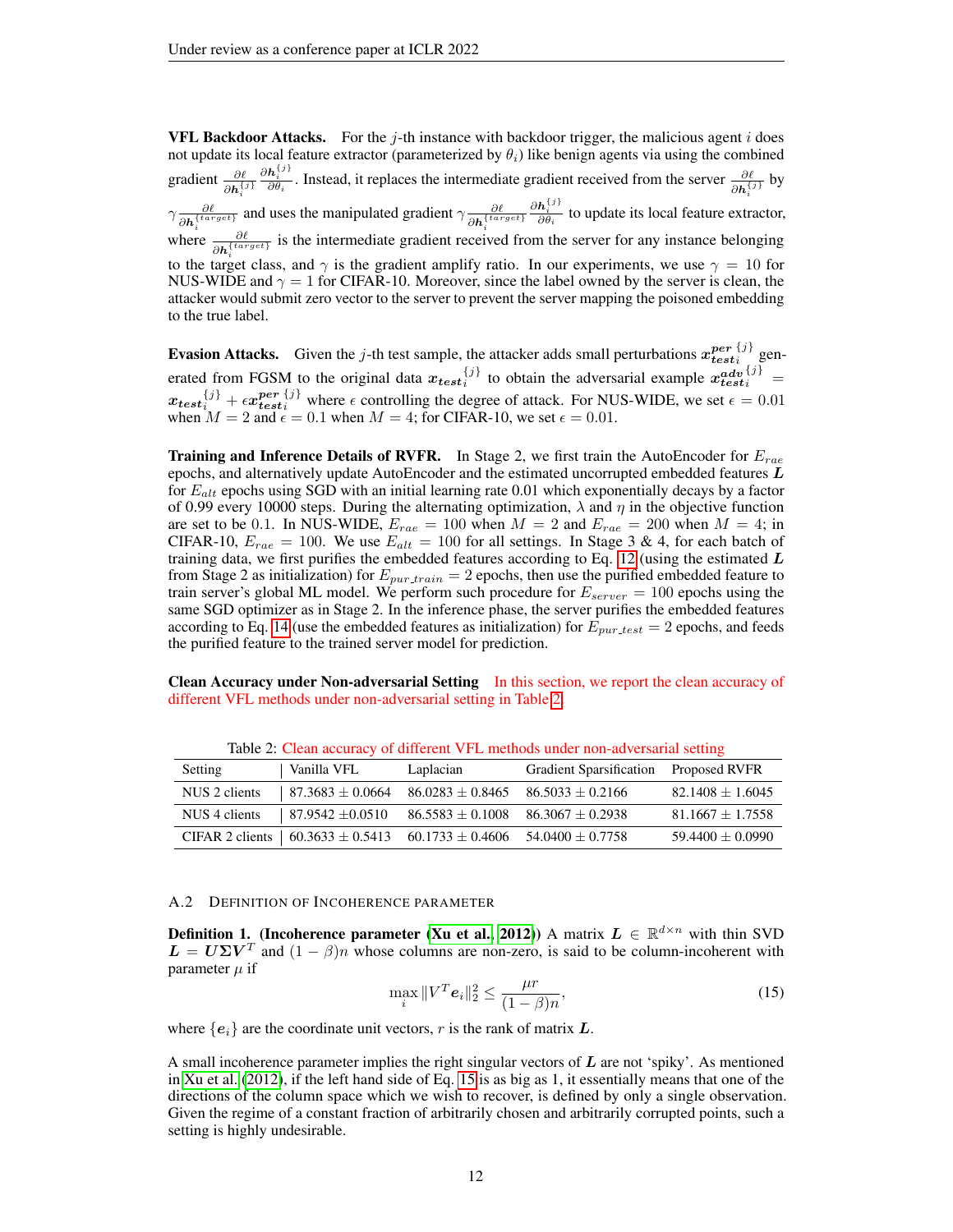## <span id="page-12-0"></span>A.3 PROOF OF THEOREM [2](#page-5-0)

*Proof.* First note that  $W_{encoder} \in \mathbb{R}^{r \times d}$  since we limit the dimension of the latent layer of the AutoEncoder to be  $r = \text{rank}(\mathbf{L}^*)$ . The problem we consider is:

$$
\min_{\boldsymbol{L}, \boldsymbol{E}, \boldsymbol{W}_{encoder} \in \mathbb{R}^{r \times d}} \| \boldsymbol{W}_{encoder} \boldsymbol{L} \|_{2,1} + \lambda \| \boldsymbol{E}^T \|_{2,1}, s.t. \ \boldsymbol{H} = \boldsymbol{L} + \boldsymbol{E}, \boldsymbol{L} = \mathcal{D}_{\phi}(\mathcal{E}_{\psi}(\boldsymbol{L})) \tag{16}
$$

Since we have the constraint  $L = \mathcal{D}_{\phi}(\mathcal{E}_{\psi}(L))$ , the rank of any feasible L should be no more than r, and L must lie within the row-space of  $W_{encoder}$ . So we can write  $W_{encoder} = RU^T$ where  $\mathbf{R} \in \mathbb{R}^{r \times r}$ , and U are the top-r left singular vectors of L. As the rows of  $W_{encoder}$  are orthornormal, *i.e.*,  $W_{encoder}W_{encoder}^T = I$ , so  $RU^TUR^T = I$  and therefore  $RR^T = I$  (so this square matrix R is unitary). Further, since setting  $W_{decoder} = W_{encoder}^T$  will always meet the constraint  $\mathbf{L} = \mathcal{D}_{\phi}(\mathcal{E}_{\psi}(\mathbf{L}))$ , the main problem we need to consider becomes:

$$
\min_{\{L|\text{rank}(L)\leq r\},E,\atop\mathbf{W}_{encoder}=\mathbf{R}\mathbf{U}^T,\mathbf{R} \text{ is unitary}}\|\mathbf{W}_{encoder}\mathbf{L}\|_{2,1}+\lambda\|\mathbf{E}^T\|_{2,1}, s.t. \mathbf{H}=\mathbf{L}+\mathbf{E},\t(17)
$$

Since  $||L||_* = ||RU^T L||_* = ||W_{encoder} L||_* = ||I(W_{encoder} L)||_* =$  $\begin{array}{rcl} \Vert \sum_{i=1}^r e_i(\boldsymbol{W}_{encoder}\boldsymbol{L})_{i,:} \Vert_* & \leq & \sum_{i=1}^r \Vert \boldsymbol{e}_i(\boldsymbol{W}_{encoder}\boldsymbol{L})_{i,:} \Vert & = & \sum_{i=1}^r \Vert (\boldsymbol{W}_{encoder}\boldsymbol{L})_{i,:} \Vert_2 & \triangleq & \end{array}$  $\|W_{encoder}L\|_{2,1}$ . The equality is achieved when  $R = I$ , *i.e.*,  $W_{encoder} = U^T$ , because  $\|W_{encoder} \boldsymbol{L} \|_{2,1} = \| \boldsymbol{U}^T \boldsymbol{L} \|_{2,1} = \| \boldsymbol{U}^T \boldsymbol{U} \boldsymbol{\Sigma} \boldsymbol{V}^T \|_{2,1} = \| \boldsymbol{\Sigma} \boldsymbol{V}^T \|_{2,1} = \sum_{i=1}^r \sigma_i = \| \boldsymbol{L} \|_{*}.$ So

<span id="page-12-2"></span>
$$
\min_{\substack{\{L\mid \text{rank}(L)\leq r\}, E, \\ \mathbf{W}_{encoder} = \mathbf{R}\mathbf{U}^T, \mathbf{R} \text{ is unitary}}}\|\mathbf{W}_{encoder}\mathbf{L}\|_{2,1} + \lambda \|\mathbf{E}^T\|_{2,1} \geq \min_{\substack{\{L\mid \text{rank}(L)\leq r\}, \mathbf{E}}} \|\mathbf{L}\|_{*} + \lambda \|\mathbf{E}^T\|_{2,1},
$$

with equality achieved when  $W_{encoder}$  equals top-r left singular vectors of  $L$ . Then we only need to consider the right-hand-side of Eq. [18,](#page-12-2) *i.e.*,

<span id="page-12-3"></span>
$$
\min_{\{L|\text{rank}(L)\leq r\},E} \|L\|_{*} + \lambda \|E^{T}\|_{2,1} \quad s.t. \ H = L + E \tag{19}
$$

(18)

Recall that under the conditions of Theorem [1,](#page-2-1) the solution  $\hat{L}$  of Eq. [2](#page-2-0) has exactly the same column space as  $L^*$  ( $\hat{L}$  may not and not necessary to be equal to  $L^*$ ), so rank $(\hat{L})=r.$  Then the solution  $\hat{L}$ of Eq. [2](#page-2-0) must also be the global optimal solution of Eq. [19.](#page-12-3) Finally, as the row-space of  $W_{encoder}$ equals the column-space of  $\hat{L}$ , it recovers the underlying subspace of  $L^*$  exactly.  $\Box$ 

#### <span id="page-12-1"></span>A.4 PROOF OF THEOREM [3](#page-6-0)

*Proof.* A) Suppose  $\mathcal{D}_{\phi}(\mathcal{E}_{\psi}(l'))$  is the global optimal solution of Eq. [14](#page-5-1) that is different from  $\mathcal{D}_{\phi}(\mathcal{E}_{\psi}(\ell^*))$ . Let  $\mathcal{D}_{\phi}(\mathcal{E}_{\psi}(\ell')) = \mathcal{D}_{\phi}(\mathcal{E}_{\psi}(\ell^*)) - v$ . So we have  $v \in Range(\mathbf{W}_{end})\backslash 0$ .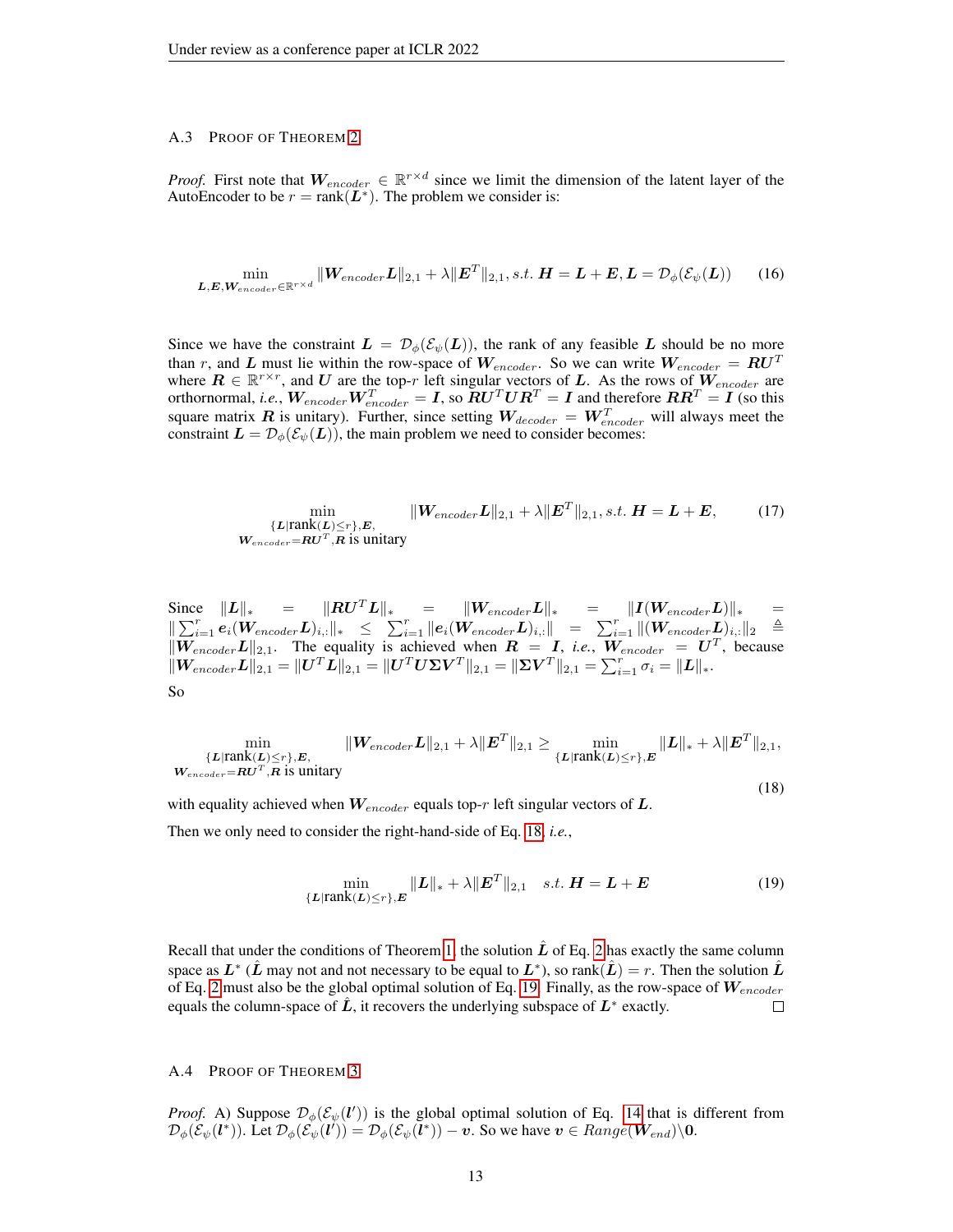$$
\sum_{i \in \Omega} ||[\boldsymbol{h} - \mathcal{D}_{\phi}(\mathcal{E}_{\psi}(\boldsymbol{l}'))]_i||_2
$$
\n(20)

$$
=\sum_{i\in\Omega}||[\boldsymbol{h}-\mathcal{D}_{\phi}(\mathcal{E}_{\psi}(\boldsymbol{l}^*))+\boldsymbol{v}]_i||_2\tag{21}
$$

$$
=\sum_{i\in\Omega} \|[h-\mathcal{D}_{\phi}(\mathcal{E}_{\psi}(l^*))]_i + \boldsymbol{v}_i\|_2
$$
\n(22)

$$
= \sum_{i \in S_{\Omega}} \left\| [\boldsymbol{h} - \mathcal{D}_{\phi}(\mathcal{E}_{\psi}(\boldsymbol{l}^*))]_i + \boldsymbol{v}_i \right\|_2 + \sum_{i \in \bar{S}_{\Omega}} \left\| [\boldsymbol{h} - \mathcal{D}_{\phi}(\mathcal{E}_{\psi}(\boldsymbol{l}^*))]_i + \boldsymbol{v}_i \right\|_2 \tag{23}
$$

$$
=\sum_{i\in S_{\Omega}}\|\mathbf{v}_{i}\|_{2}+\sum_{i\in \bar{S}_{\Omega}}\|[\mathbf{h}-\mathcal{D}_{\phi}(\mathcal{E}_{\psi}(\mathbf{l}^{*}))]_{i}+\mathbf{v}_{i}\|_{2}
$$
\n(24)

$$
\geq \sum_{i \in S_{\Omega}} \|v_i\|_2 + \sum_{i \in \bar{S}_{\Omega}} \| [h - \mathcal{D}_{\phi}(\mathcal{E}_{\psi}(l^*))]_i \|_2 - \sum_{i \in \bar{S}_{\Omega}} \|v_i\|_2 \tag{25}
$$

$$
>\sum_{i\in\bar{S}_{\Omega}}\|[\boldsymbol{h}-\mathcal{D}_{\phi}(\mathcal{E}_{\psi}(\boldsymbol{l}^*))]_i\|_2\tag{26}
$$

$$
=\sum_{i\in\Omega}||[\boldsymbol{h}-\mathcal{D}_{\phi}(\mathcal{E}_{\psi}(\boldsymbol{l}^*))]_i||_2
$$
\n(27)

where  $S_{\Omega}$  is the index set of size g such that  $e_i^* = 0$ ,  $\forall i \in S_{\Omega}$ . And the last inequality follows from the assumed range space property since  $v \in Range(\mathbf{W}_{end})\backslash 0$ .

The above contradicts the assumption that  $\mathcal{D}_{\phi}(\mathcal{E}_{\psi}(l'))$  is the global optimal solution that is different from  $\mathcal{D}_{\phi}(\mathcal{E}_{\psi}(\boldsymbol{l}^*))$ .

B) First, note that  $h_{\Omega} = \mathcal{D}_{\phi}(\mathcal{E}_{\psi}(l^*))_{\Omega} + \mathbf{e}_{\Omega}^*$  and  $\sum_{i \in \Omega} \mathbb{1}\{\mathbf{e}_i^* \neq \mathbf{0}\} \leq |\Omega| - g$ . Suppose  $\mathcal{D}_{\phi}(\mathcal{E}_{\psi}(l'))$  is the global optimal solution of Eq. [13](#page-5-2) that is different from  $\mathcal{D}_{\phi}(\mathcal{E}_{\psi}(\bm{l}^*))$ . Let  $\bm{h}_{\Omega} = \mathcal{D}_{\phi}(\mathcal{E}_{\psi}(\bm{l}'))_{\Omega} + \bm{e}_{\Omega}',$ then we have

<span id="page-13-1"></span>
$$
\sum_{i\in\Omega} \mathbb{1}\{e'_i \neq 0\} \le \sum_{i\in\Omega} \mathbb{1}\{e_i^* \neq 0\} \le |\Omega| - g \tag{28}
$$

and  $\mathcal{D}_{\phi}(\mathcal{E}_{\psi}(\boldsymbol{l}'))_{\Omega} + \boldsymbol{e}_{\Omega}' = \mathcal{D}_{\phi}(\mathcal{E}_{\psi}(\boldsymbol{l}^*))_{\Omega} + \boldsymbol{e}_{\Omega}^*$ . From Eq. [28](#page-13-1) we know that

$$
\sum_{i\in\Omega} \mathbb{1}\{[\mathcal{D}_{\phi}(\mathcal{E}_{\psi}(l^*)) - \mathcal{D}_{\phi}(\mathcal{E}_{\psi}(l'))]_i = 0\} \geq |\Omega| - \sum_{i\in\Omega} \mathbb{1}\{e_i^* \neq 0\} - \sum_{i\in\Omega} \mathbb{1}\{e_i' \neq 0\}
$$
 (29)

$$
\geq |\Omega| - (|\Omega| - g) - (|\Omega| - g) = 2g - |\Omega| \tag{30}
$$

Let  $\mathcal{D}_{\phi}(\mathcal{E}_{\psi}(l')) = \mathcal{D}_{\phi}(\mathcal{E}_{\psi}(l^*)) - v$ , so we have  $v \in Range(W_{end})\setminus 0$  and  $\sum_{i \in \Omega} \mathbb{1}\{v_i = 0\} \ge$  $2g - |\Omega|$ . Now split  $\Omega$  into 3 disjoint sets  $\{\Omega_0, \Omega_1, \Omega_2\}$ , where  $\Omega_0$  is any subset of  $\Omega$  with size  $2g - |\Omega|$  such that  $v_{\Omega_0} = 0$ , and  $|\Omega_1| = |\Omega_2| = |\Omega| - g$ . Since  $|\Omega_0 \cup \Omega_1| = g$ , by our assumption, we have  $\sum_{i \in \Omega_0 \cup \Omega_1} ||v_i||_2 > \sum_{i \in \Omega_2} ||v_i||_2$ . Since  $|\Omega_0 \cup \Omega_2| = g$ , by our assumption, we have  $\sum_{i \in \Omega_0} ||v_i||_2 > \sum_{i \in \Omega_1} ||v_i||_2$ . However, this leads to a contradiction since  $\sum_{i \in \Omega_0} ||v_i||_2 =$  $\sum_{i\in\Omega_0\cup\Omega_2} ||v_i||_2 > \sum_{i\in\Omega_1} ||v_i||_2$ . However, this leads to a contradiction since  $\sum_{i\in\Omega_0} ||v_i||_2 =$ 0.

## <span id="page-13-0"></span>A.5 PROOF OF THEOREM [4](#page-6-1)

*Proof.* Suppose  $\mathcal{D}_{\phi}(\mathcal{E}_{\psi}(l'))$  is the global optimal solution of Eq. [14](#page-5-1) that is different from  $\mathcal{D}_{\phi}(\mathcal{E}_{\psi}(l^*))$ . Let  $\mathcal{D}_{\phi}(\mathcal{E}_{\psi}(\mathbf{l}')) = \mathcal{D}_{\phi}(\mathcal{E}_{\psi}(\mathbf{l}^*)) - \mathbf{v}$ . So we have  $\mathbf{v} \in Range(\mathbf{W}_{end})\backslash \mathbf{0}$ .